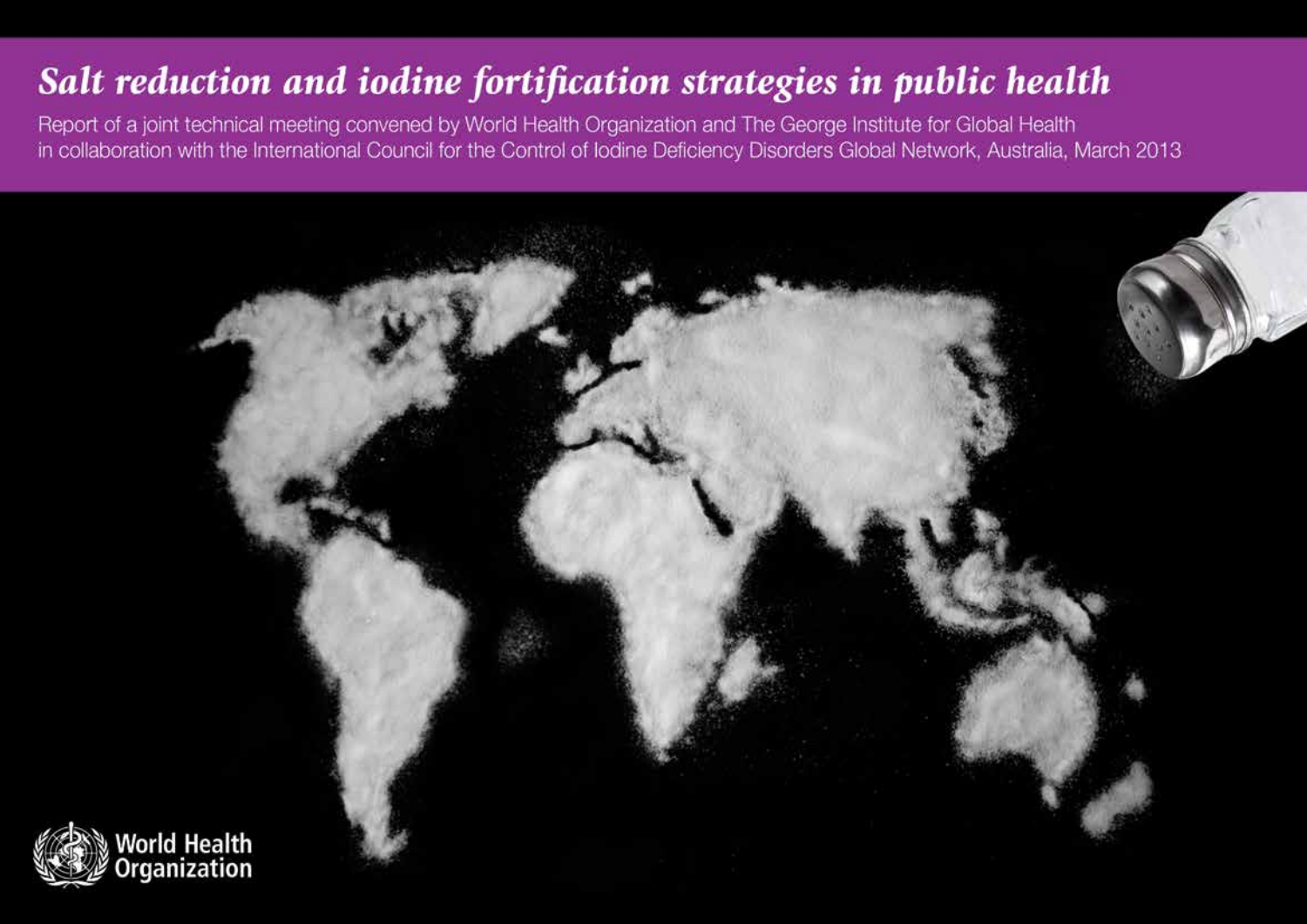### WHO Library Cataloguing-in-Publication Data:

Salt reduction and iodine fortification strategies in public health: report of a joint technical meeting convened by the World Health Organization and The George Institute for Global Health in collaboration with the International Council for the Control of Iodine Deficiency Disorders Global Network, Sydney, Australia, March 2013.

1.Sodium Chloride, Dietary. 2.Iodine. 3.Deficiency diseases. 4.Nutritional requirements. 5.Food, Fortified. 6.Health promotion. I.World Health Organization.

ISBN 978 92 4 150669 4 (NLM classification: QU 145.5)

### **© World Health Organization 2014**

All rights reserved. Publications of the World Health Organization are available on the WHO website (www.who.int) or can be purchased from WHO Press, World Health Organization, 20 Avenue Appia, 1211 Geneva 27, Switzerland (tel.: +41 22 791 3264; fax: +41 22 791 4857; e-mail: bookorders@who.int).

Requests for permission to reproduce or translate WHO publications –whether for sale or for non-commercial distribution– should be addressed to WHO Press through the WHO website (www. who.int/about/licensing/copyright\_form/en/index.html).

The designations employed and the presentation of the material in this publication do not imply the expression of any opinion whatsoever on the part of the World Health Organization concerning the legal status of any country, territory, city or area or of its authorities, or concerning the delimitation of its frontiers or boundaries. Dotted lines on maps represent approximate border lines for which there may not yet be full agreement.

The mention of specific companies or of certain manufacturers' products does not imply that they are endorsed or recommended by the World Health Organization in preference to others of a similar nature that are not mentioned. Errors and omissions excepted, the names of proprietary products are distinguished by initial capital letters.

All reasonable precautions have been taken by the World Health Organization to verify the information contained in this publication. However, the published material is being distributed without warranty of any kind, either expressed or implied. The responsibility for the interpretation and use of the material lies with the reader. In no event shall the World Health Organization be liable for damages arising from its use.

Printed in France

Layout design: blossoming.it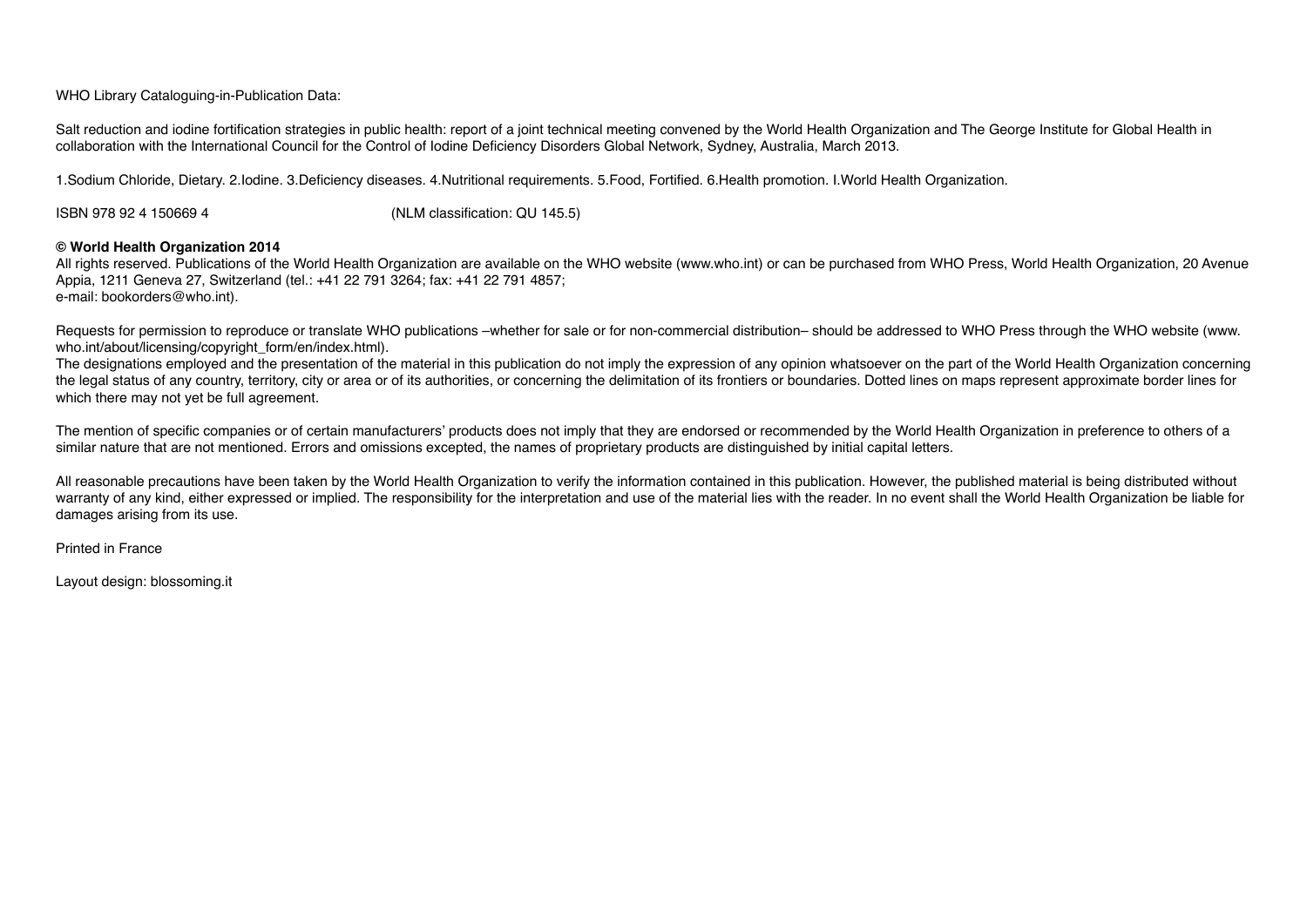## *Contents*

| <b>Executive summary</b>                                                                            | 5  |
|-----------------------------------------------------------------------------------------------------|----|
| Introduction                                                                                        | 6  |
| PROGRESS IN RELATION TO IMPLEMENTATION OF SALT REDUCTION AND IODINE DEFICIENCY ELIMINATION POLICIES | 8  |
| Salt                                                                                                |    |
| lodine                                                                                              | 10 |
| <b>TOWARDS A COMMON AGENDA</b>                                                                      | 15 |
| Synergizing salt reduction and iodine fortification strategies                                      | 15 |
| Is increasing the fortification level of iodine feasible?                                           | 16 |
| Challenges and opportunities for integration                                                        | 16 |
| The importance of universal salt iodization                                                         | 16 |
| Factors that determine salt iodine content and how they could be modified                           | 16 |
| Managing risks and safety of changes in salt iodization                                             | 16 |
| Identifying and engaging stakeholders                                                               | 17 |
| Bringing people together                                                                            | 17 |
| <b>AREAS FOR INTEGRATION</b>                                                                        | 18 |
| Policy development                                                                                  | 18 |
| Communication and advocacy                                                                          | 19 |
| Monitoring and surveillance                                                                         | 19 |
| Research                                                                                            | 20 |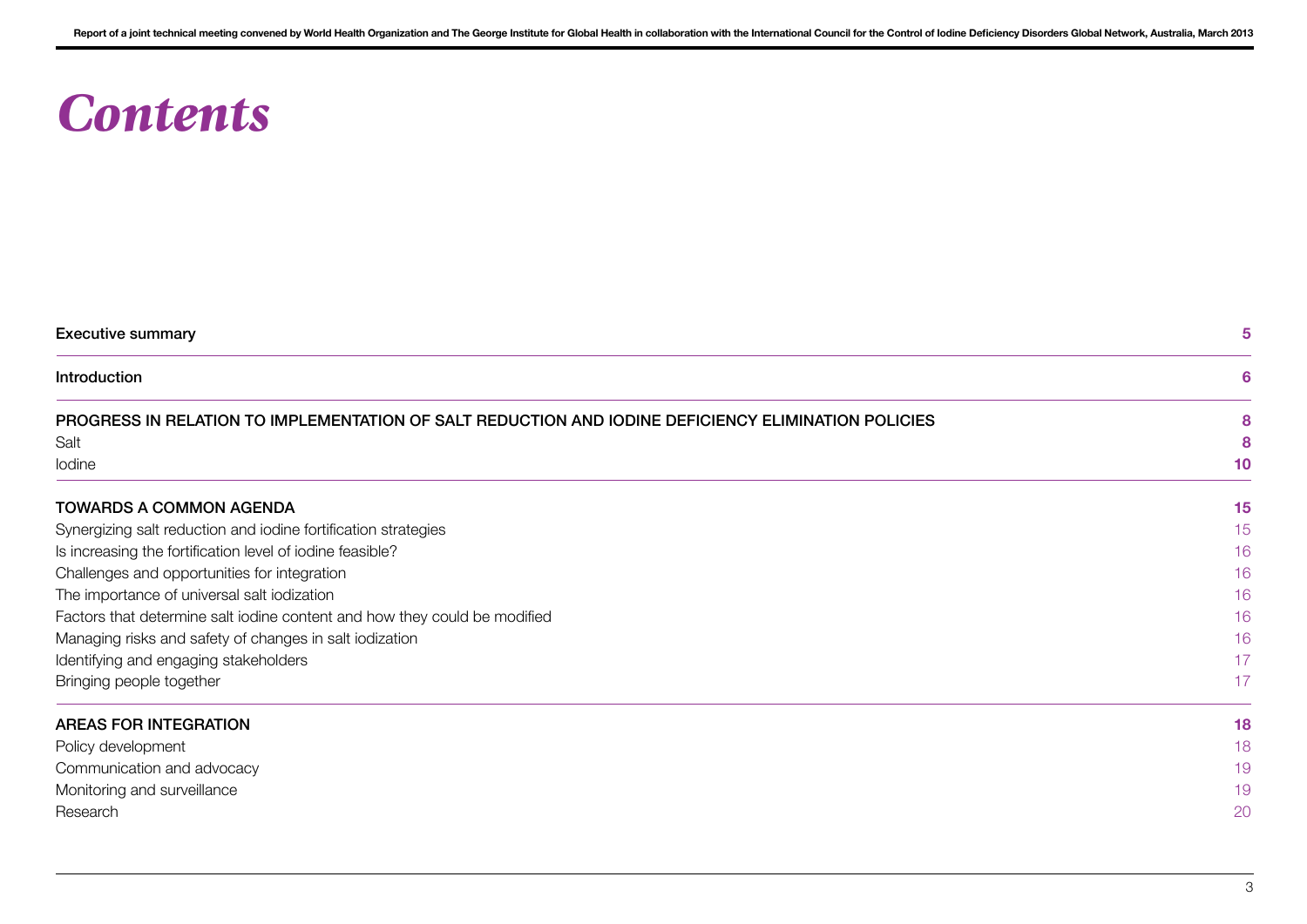| Existing research programmes                                        | 20 |
|---------------------------------------------------------------------|----|
| Salt and iodine nutrition surveillance and programme implementation | 20 |
| Alternative vehicles for iodine fortification                       | 20 |
| Potassium enriched (sodium reduced) salt                            | 20 |
| Research gaps                                                       | 21 |
| <b>CONCLUSIONS AND ACTIONS</b>                                      | 22 |
| Moving forward                                                      | 22 |
| Leadership and roles                                                | 22 |
| <b>REFERENCES</b>                                                   | 24 |
| <b>ANNEX 1: List of Participants</b>                                | 28 |
| <b>ANNEX 2: Meeting agenda</b>                                      | 32 |
| <b>ANNEX 3: Acronyms and abbreviations</b>                          | 34 |
|                                                                     |    |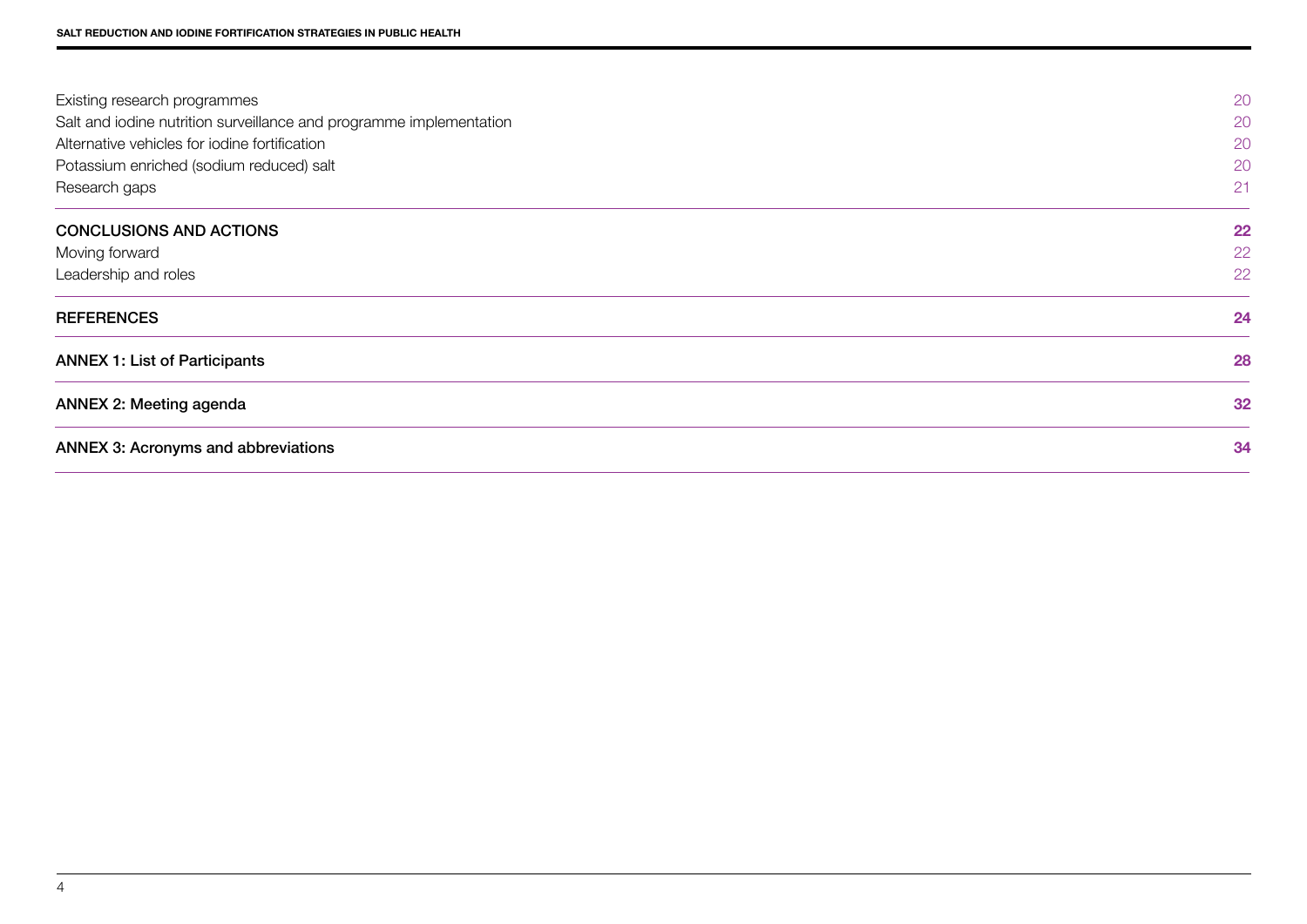## *Executive summary*

The World Health Organization (WHO) promotes both the implementation of programmes to reduce population salt intake as one of the cost-effective strategies to reduce the burden of noncommunicable diseases and universal salt iodization to prevent and control iodine deficiency disorders. The joint technical meeting was convened by WHO and The George Institute for Global Health in collaboration with the International Council for the Control of Iodine Deficiency Disorders (ICCIDD) Global Network. It brought together technical experts in Iodine Deficiency Disorders and dietary salt reduction and WHO representatives from all regions of the world to consider the potential for maximizing the impact of salt reduction and iodine deficiency elimination programmes through improved coordination.

Key elements of salt reduction and iodine deficiency elimination programmes were discussed and updates on progress with implementation provided. This was accompanied by presentations of new research findings and roundtable discussions with case studies from different countries. Finally, working group discussions were held to consider the priorities for supporting national and international efforts in optimizing salt and iodine intake at the population level; effective stakeholder collaboration and opportunities for a research agenda.

The meeting demonstrated the potential to synergize both programmes to ensure optimal implementation of each programme by promoting their commonalities and complementarities. Commonalities between the two programmes are that both are geared towards improving public health throughout the world through a population-wide approach. Both programmes adopt a multistakeholder approach and encompass health promotion, prevention, treatment and rehabilitation; all of which involve working closely with the food industry.

A key difference is that the iodine fortification programme is based on salt as the main food vehicle to increase iodine intake, whereas for the salt reduction programme excessive salt consumption is a main risk factor. The policies can be coherent provided that there is *(a)* full implementation of universal salt iodization, *(b)* effective implementation of salt reduction policies including regulation of salt levels in processed foods and *(c)* increasing iodine levels in salt as salt intakes are decreased.

A joint plan for collaborative work is to be developed to outline the common objectives. Initially, this could be two distinct programmes but with areas of overlap clearly identified and strategies in place to ensure effective complementarity. The main areas of complementarity for the two programmes at global, regional and national levels are:

- Policy development
- Research, monitoring and evaluation
- Implementation
- Advocacy and communications

WHO and the United Nations Children's Fund (UNICEF) can lead the development and coordination of a joint programme, working with ICCDD Global Network and the WHO Collaborating Centre on Population Salt Reduction at The George Institute for Global Health in Sydney, Australia. A wide range of other organizations can be involved in the implementation. Governments will be encouraged to develop strategies to engage all departments in support of universal salt iodization and effective policies and regulations to reduce salt consumption. Civil society action can be leveraged to support the joint implementation. Industry will be consulted in relation to implementation but will have no role in policy-making. Developing a consistent strategy and message as well as identifying and managing perceived or real conflicts of interest will be fundamental to the successful delivery of the strategies.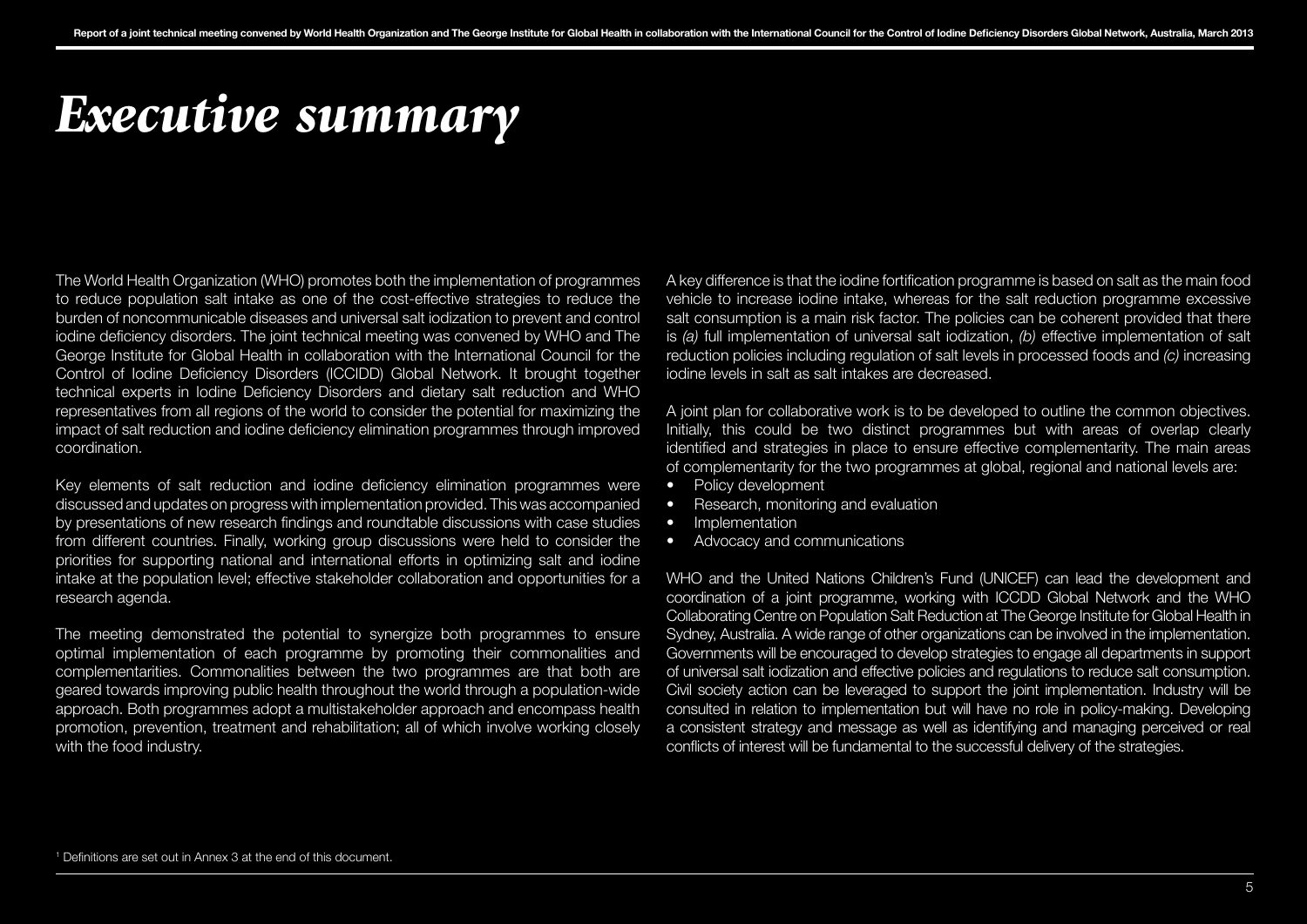## *Introduction*

Noncommunicable diseases (NCDs), represent a leading threat to human health and economic development. The leading risk factor for the global disease burden is raised blood pressure, estimated to cause 9·4 million deaths every year—more than half of the estimated 17 million annual deaths caused by total cardiovascular disease *(1)*. The World Health Organization's (WHO) Global status report on *noncommunicable diseases, 2010* recommended reduced salt intake and salt content of food as cost-effective actions that should be undertaken immediately, with expected accelerated results in terms of lives saved, cases of disease prevented and costs avoided *(2)*. This position has since been endorsed by the 2011 Political Declaration of the United Nations High Level Meeting on NCDs *(3)* which led to the development and adoption of the *Global Monitoring Framework and Voluntary Global Targets for the Prevention and Control of NCDs*<sup>i</sup> in which Member States have agreed a global target of a 30% relative reduction in mean population intake of salt/sodium by 2025 (Figure 1) *(4)*.

At the same time as salt reduction is recommended globally, there is concern that iodine deficiency disorders (IDD) may re-emerge despite the fact that many countries have adopted universal salt iodization<sup>ii</sup> (USI) in response to the resolution passed in the  $43<sup>rd</sup>$ World Health Assembly<sup>ii</sup> that addressed the elimination of iodine deficiency disorders. Iodine deficiency disorders are a global health problem that can result in impaired cognitive development and function, hypothyroidism, congenital anomalies, cretinism or endemic goitre *(5)*. The WHO, United Nations Children's Fund (UNICEF) and the International Council for the Control of Iodine Deficiency Disorders (ICCIDD) Global Network recommend an intake of 150 µg iodine/day for adults and 220–290 µg/day for pregnant and lactating women and salt has continued to be the most common food vehicle for iodine fortification *(6)*. WHO endorses universal salt iodization whereby all

## *FIGURE 1: WHO NCD Global Voluntary Targets*



iii Resolution WHA43.2. Prevention and control of iodine deficiency disorders. World Health Assembly, Geneva, 7–17 May, 1990, http://www.who.int/nutrition/topics/WHA43.2\_idd\_en.pdf [accessed November 2013].

<sup>i</sup> Resolution WHA66.10. Endorsement of the Global Monitoring Framework and set of Voluntary Global Targets for the Prevention and Control of NCDs. World Health Assembly, Geneva, 20–28 May, 2013, http://apps.who.int/ gb/ebwha/pdf\_files/WHA66/A66\_R10-en.pdf [accessed November 2013].

<sup>&</sup>quot; Universal salt iodization (USI) refers to the mandatory fortification of all food grade salt (sodium chloride) for human and animal consumption. This includes the iodization of all salt for household use as well as salt ingredient of processed foods and condiments.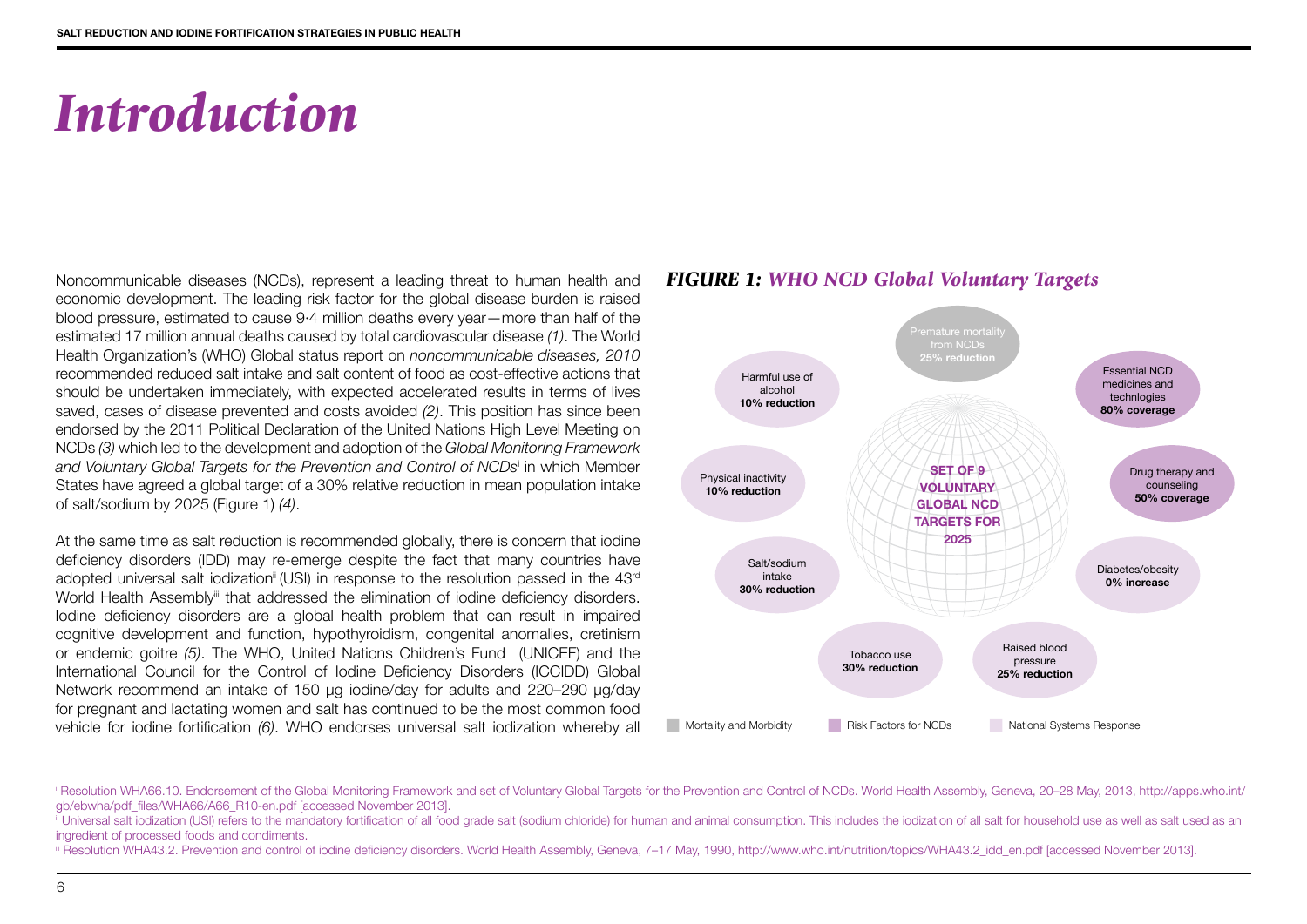salt for human and animal consumption is iodized (including salt for processing) *(7)* and reaffirms that the public health goals of reducing salt and increasing iodine intake through salt iodization are compatible given that the concentration of iodine in salt can be adjusted as salt intake is reduced *(8, 9)*. The coherence between the policy of reducing salt consumption to prevent NCDs and the policy of universal salt iodization to eliminate iodine deficiency disorders was further recognized in a WHO expert consultation in 2007. The meeting concluded that the policies for salt iodization and reduction of salt to less than 5 g/day are compatible, cost-effective and of great public health benefit (Box 1) *(8)*. As part of the implementation of the WHO Global Strategy on Diet, Physical Activity and Health *(10)* and the 2008–2013 Action Plan for the Global Strategy for the Prevention and Control of NCDs *(11)*, WHO planned to convene three multistakeholder information exchange forums and technical meetings focusing on various aspects of population sodium reduction strategies. These meetings took place in the United Kingdom, July 2010 and in Canada in October 2010. The strategies discussed included:

- Creating environments to enable the reduction of sodium intake; and
- Evaluating and monitoring population sodium consumption and sources of sodium in the diet.

To complete the series of multistakeholder information exchange forums and technical meetings on aspects of population salt/sodium reduction, the WHO Department of Prevention of Noncommunicable Diseases and the Department of Nutrition for Health and Development, in collaboration with The George Institute of Global Health and the International Council for the Control of Iodine Deficiency Disorders (ICCIDD) Global Network, convened a technical consultation on salt reduction and iodine fortification strategies in public health, which was held in Sydney, Australia, 25–27 March 2013.

The aim of the meeting was to review and discuss ongoing initiatives, policies and programmes aimed at reducing salt/sodium intake at the population level and using salt as a vehicle for iodine fortification in public health, including recognizing successes, challenges and key factors for sustainability of interventions. The specific objectives were to:

1. Review existing protocols and surveys used for monitoring of sodium and/or iodine consumption and assess potential adaptation in monitoring and evaluation of sodium and iodine intake;

## *BOX 1: Salt as a vehicle for fortification*

Recommendations of the WHO Expert Consultation, 21–22 March 2007, Luxembourg:

- Policies for salt iodization and reduction of salt intake to less than 5 g/day are both necessary and compatible
- Universal salt iodization is the recommended strategy to control iodine deficiency, and successful programmes should continue and be sustained
- Reliance of salt as a vehicle for dietary intake of iodine should not be used to justify promotion of salt intake to the public and additional vehicles should continue to be explored
- Assumption of level of iodine at 20–40 mg/kg is based on an average salt intake on 10 g/day at population level which may have changed
- The use of salt as the vehicle for new fortification initiatives other than iodine and fluoride should be discouraged
- Multinational food industries should harmonize the salt content of their products according to lowest threshold possible to avoid variations in products in different countries
- Changes in population salt intakes needs to be assessed over time via monitoring of urinary sodium excretion and levels of iodine fortification adjusted accordingly
- 2. Discuss the role of food manufacturers in the synergistic implementation of both the population-based salt/sodium reduction strategies and the salt iodization programmes;
- 3. Review ongoing research on safety, efficacy and effectiveness of use of potassium enriched (sodium reduced) iodized salt in public health;
- 4. Identify innovative strategies and potential barriers to ensure that the campaigns for salt/sodium reduction and salt as a vehicle for fortification can be run in parallel and with equal success.

The participants of the technical consultation included representatives of government agencies, international health organizations and academics. Annex 1 shows the list of the meeting participants and Annex 2 the meeting agenda.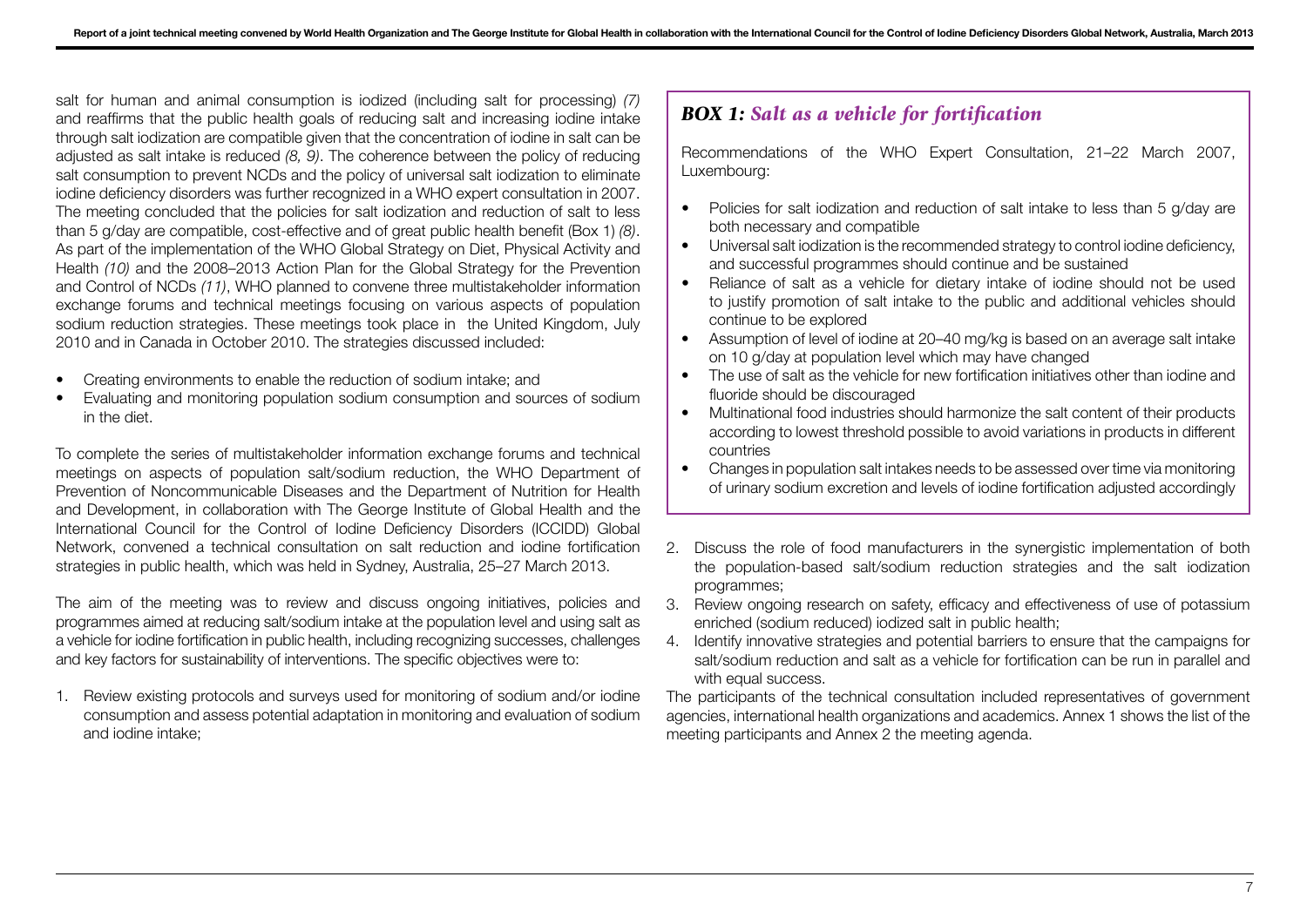# *Progress in relation to implementation of salt reduction and iodine deficiency elimination policies*

## *Salt*

Salt reduction has been identified as one of the most cost-effective interventions for reducing the burden of NCDs with the potential for saving millions of lives each year *(12)*. In 2003, a joint expert consultation by WHO and the Food and Agriculture Organization of the United Nations (FAO) recommended a salt intake at the population level of less than 5 g/day, with a provision for ensuring the adequate iodization of salt *(13)*. Recommendations for Member States and other stakeholders on interventions to reduce population salt intake with the long-term goal of preventing NCDs were subsequently developed in 2006 *(14)*. Action on salt reduction was further accelerated in 2010 as part of the implementation of the WHO Global Strategy on Diet, Physical Activity and Health *(10)* and the 2008–2013 Action Plan for the Global Strategy for the Prevention and Control of NCDs *(11)*. The implementation of this strategy encompassed technical meetings on creating environments which enable the reduction of sodium intake *(15)* as well as evaluating and monitoring population sodium consumption and sources of sodium in the diet (16). The significance of population salt reduction was further endorsed by the 2011 Political Declaration of the United Nations High Level Meeting on NCDs *(3)* and led to the development and adoption of the Global monitoring framework and voluntary global targets for the prevention and control of NCDs in which a 30% relative reduction of population salt intake is a core target in the aim of achieving a 25% reduction in premature death caused by NCDs by the year 2025 *(4)*.

In parallel with these international developments there has been a considerable amount of scientific evidence relating to salt intake, raised blood pressure and risk of cardiovascular diseases. This evidence strongly supports the WHO recommendation of a reduction in sodium intake to reduce blood pressure and risk of cardiovascular disease in adults. The

## *BOX 2: World Health Organization guidelines: Sodium intake for adults and children (17)*



This guideline provides updated global, evidence-informed recommendations on the consumption of sodium to reduce NCDs in most adults and children. It should be used in conjunction with potassium and other nutrient guidelines to develop and guide national policies and public health nutrition programmes.

## *BOX 3: World Health Organization guidelines: Potassium intake for adults and children (19)*



This guideline provides the first global, evidence-informed recommendations on the consumption of potassium to reduce NCDs in most adults and children. It should be used in conjunction with sodium and other nutrient guidelines to develop and guide national policies and public health nutrition programmes.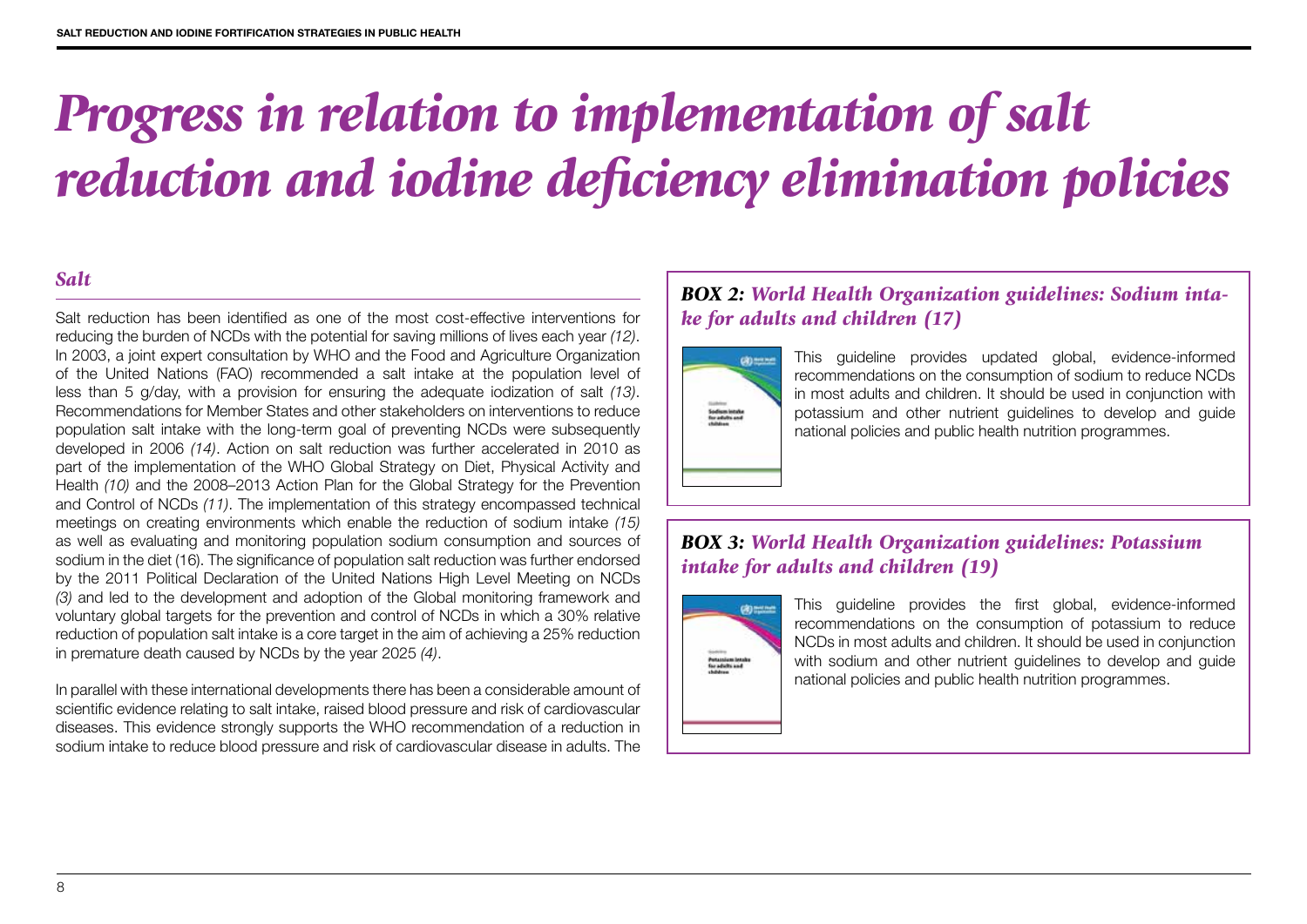WHO recommends a reduction to <2 g/day sodium (5 g/day salt) in adults (Box 2) *(17)* In addition, there is mounting evidence to suggest an increased potassium intake reduces systolic and diastolic blood pressure in adult *(18)*. The WHO recommends an increase in potassium intake from food to reduce blood pressure and risk of cardiovascular diseases in adults and suggests a potassium intake of at least 3510 mg/day for adults (Box 3) *(19)*.

Consequently the prioritization of salt reduction has led to an increase in the number of Member States implementing salt reduction strategies. A 2010 review of national salt reduction initiatives showed that 32 countries had strategies in place *(20)*, most of the strategies were government-led with population salt targets and some baseline information. New policy initiatives have since been documented in the Americas (Box 4) *(21)* Europe (Box 5) *(22)* Africa, and throughout the Western Asia Pacific Region (Box 6) *(23)*.

While many countries have begun and continued with action to reduce salt consumption in their populations, the United Kingdom has reported the most recent nationwide salt reduction programme successes. From 2004, with the voluntary engagement of the food industry, the government introduced a population-based salt reduction programme which included average and maximum salt targets for each food category and the use of a media campaign to increase public awareness and demand for change *(24)* Salt intake decreased from 9.5 g/day in 2001 to 8.6 g/day in 2008 and most recently data has shown that population salt intake fell a further 0.5 g (6%) to 8.1 g/day in 2011 *(25)*. It was estimated that the salt reduction campaigns in the United Kingdom, which cost just £15 million, led to approximately 9000 fewer cardiovascular deaths per year, saving the economy more than £1.5 billion per annum *(26)*. Notwithstanding these figures, further research focusing on salt reduction strategies remains paramount.

## *BOX 4: PAHO/WHO Regional Office for the Americas - Technical document Salt Smart Americas (21)*



The WHO Regional Office for the Americas (Pan American Health Organization) (AMRO/PAHO) has been driving initiatives to address the prevention and control of noncommunicable disease across the Americas through effective salt reduction programmes. Salt-Smart Americas: A Guide for Country-Level Action highlights the recommendations, protocols, and guidelines developed under the PAHO regional initiative.

## *BOX 5: WHO European Regional Office (EURO) - Mapping salt reduction initiatives in WHO European Region (22)*



In the WHO European Region (EURO), 26 of the 53 EURO Member States have operational salt reduction policies. In some countries, advocacy groups or research institutions are carrying out activities in the absence of salt reduction policies. When it comes to the existence of baseline assessment data, 31 Member States have carried out activities in this area by urine analysis, intake survey or salt levels in food categories. In total, 33 Member States have initiated some form of consumer awareness activity, either through a

government programme or through the involvement of a nongovernmental advocacy organization. Labelling activities have been implemented or are planned in 17 Member States and vary as to whether they are voluntary or regulated by legislation. Involvement by industry was found to be voluntary in the majority of cases, spanning a variety of activities, including food reformulation and the production of toolkits for the general public, as part of corporate responsibility initiatives. Monitoring and evaluation activities were planned or carried out in 25 Member States in the form of urine analysis, sampling of commercial food products and measurements of the effects of campaign awareness. Voluntary self-reporting by industry also takes place.

## *BOX 6: WHO Western Pacific Regional Office (WPRO) - Regional Consultation on Strategies to Reduce Salt Intake (23)*



Salt reduction was initiated in the Western Pacific with a Regional Consultation on Strategies to Reduce Salt Intake in Singapore, 2–3 June 2010. Baseline surveys have been conducted in Mongolia, Cambodia, the Lao People's Democratic Republic and Viet Nam. Salt reduction interventions have been initiated in 11 countries in the Western Pacific Region including Mongolia, which achieved a 10% reduction in salt content in Atar bread in May 2011. In the

Pacific, Cook Islands, Fiji and Samoa are in the process of conducting baseline surveys while a total of 14 countries have held national salt reduction consultations and developed draft salt reduction strategies. Fiji and Solomon Islands have adopted mandatory standards for iodine fortification of salt and another 9 countries have draft standards in place.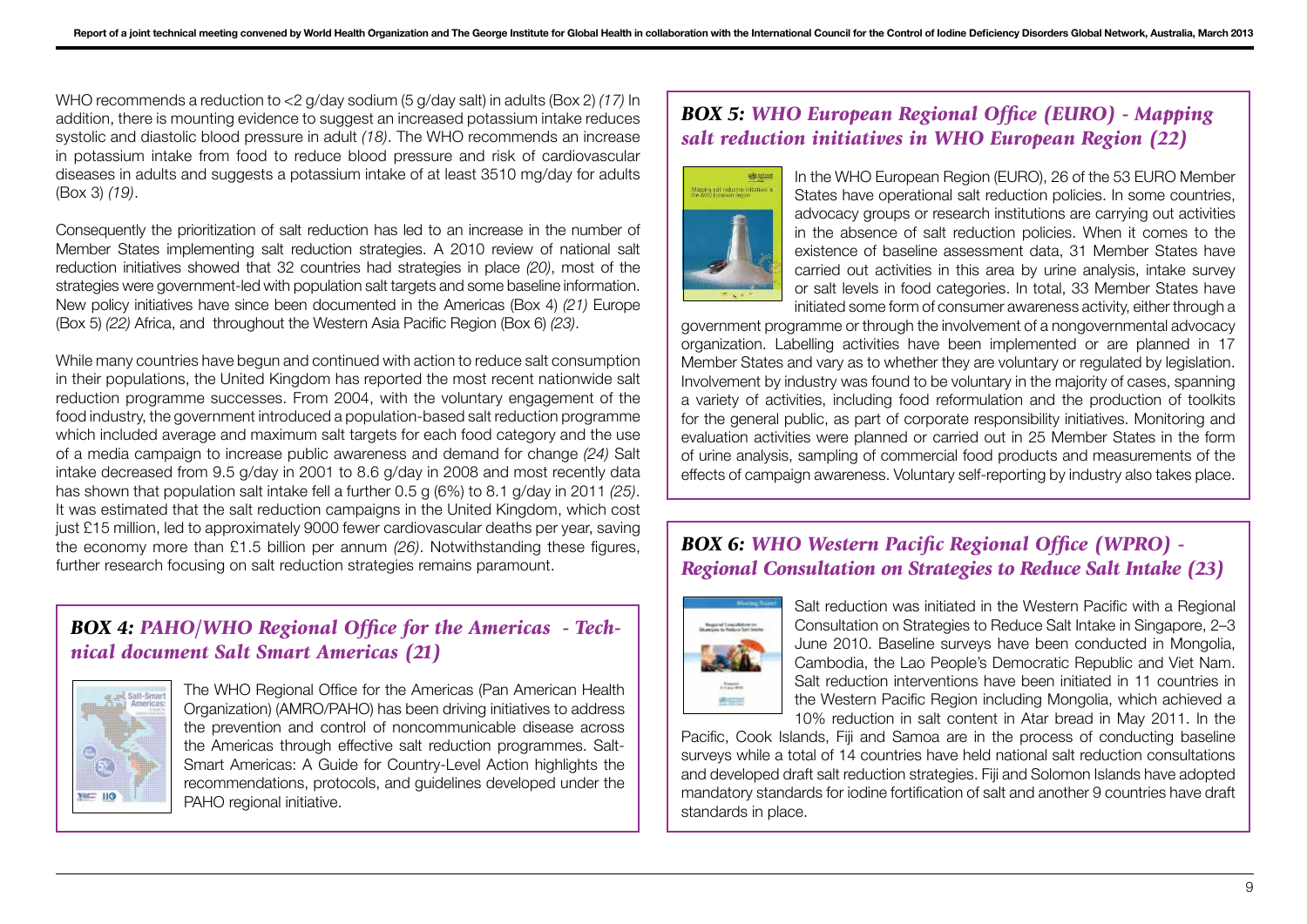## *Iodine*

It is estimated that 1.88 billion people worldwide remain at risk of insufficient iodine intake and approximately a third of the world's population lives in areas with some iodine deficiency *(27)*. Iodine deficiency is particularly common in countries in the Eastern Mediterranean region, Asia, Africa, and large parts of Eastern Europe *(28)*. Inland areas, especially mountainous areas such as the Alps, the Himalayas and the Andes are particularly prone to iodine deficiency *(29)*. However, the issue has not been confined to low- and middle-income countries and there is evidence to suggest that recently Australia, New Zealand and the United Kingdom are now confronted with a reemergence of mild iodine deficiency *(30)*. Epidemiological criteria for assessing iodine nutrition based on median urinary iodine concentration have been developed by WHO (Box 7).

Food grade salt as a vehicle for the delivery of iodine is based on many factors:

- It is one of few commodities consumed by everyone; consumption is stable throughout the year.
- Importation is often limited to a few producers.
- Iodization technology is easy to implement and is available at a reasonable cost.
- The addition of iodine to food grade salt or iodized salt to processed foods does not affect colour, taste or odour.
- The quality of iodized salt can be easily monitored.

Not only is salt iodization effective, it is remarkably cost effective. As an example:

- If the cost of iodized salt is \$0.10 per person per year, the benefit–cost ratio is 26.5:1.
- If the costs are \$0.01 per person per year (as in Central America), the benefit–cost ratio is 265:1.

The estimated annual potential cost attributable to iodine deficiency disorders in the developing world prior to widespread salt iodization was \$35.7 billion per year versus \$0.5 billion per year after salt iodization, giving a benefit–cost ratio of 70:1 (33).

The International Council for the Control of Iodine Deficiency Disorders (ICCIDD) Global Network believes global progress against iodine deficiency by expanding salt iodization over the last two decades to be a major public health triumph, however these achievements are fragile and need to be sustained (Figure 2).

The use of salt as a vehicle for food fortification in poor areas of rural subsistence farming is commonly the only choice; this is particularly true in key regions such as sub-Saharan Africa, South Asia where the health and economic burden of iodine deficiency disorder is highest. *BOX 7: Epidemiologic criteria for assessing iodine nutrition based on median urinary iodine concentration in different target groups (31).*

| Median urinary   Iodine intake<br><i>iodine</i> ( $\mu$ g/L) |                        | <b>Iodine</b> status                                                                                    |  |
|--------------------------------------------------------------|------------------------|---------------------------------------------------------------------------------------------------------|--|
| School-age children (6 years or older) <sup>a</sup>          |                        |                                                                                                         |  |
| 20 <sub>20</sub>                                             | Insufficient           | Severe iodine deficiency                                                                                |  |
| $20 - 49$                                                    | Insufficient           | Moderate iodine deficiency                                                                              |  |
| $50 - 99$                                                    | Insufficient           | Mild iodine deficiency                                                                                  |  |
| $100 - 199$                                                  | Adequate               | Adequate iodine nutrition                                                                               |  |
| 200-299                                                      | Above requirements     | May pose a slight risk of more than ade-<br>quate jodine intake in these populations                    |  |
| >300                                                         | Excessiveb             | Risk of adverse health consequences<br>(iodine-induced hyperthyroidism autoim-<br>mune thyroid disease) |  |
|                                                              |                        |                                                                                                         |  |
| Median urinary<br><i>iodine</i> $(\mu g/L)$                  | <b>Iodine</b> intake   | <b>Iodine</b> status                                                                                    |  |
|                                                              | <b>Pregnant women</b>  |                                                                                                         |  |
| < 150                                                        | Insufficient           |                                                                                                         |  |
| 150-249                                                      | Adequate               |                                                                                                         |  |
| 250-499                                                      | Above requirement      |                                                                                                         |  |
| >500                                                         | Excessive <sup>b</sup> |                                                                                                         |  |
|                                                              |                        | Lactating womenc and children aged less than 2 years                                                    |  |
| <100                                                         | Insufficient           |                                                                                                         |  |

<sup>a</sup> Also applies to adults, but not to pregnant and lactating women.

<sup>b</sup> "Excessive" means in excess of the amount required to prevent and control iodine deficiency.

<sup>c</sup> Although lactating women have the same requirement as pregnant women, the median urinary iodine is lower because iodine is excreted in breast milk (32).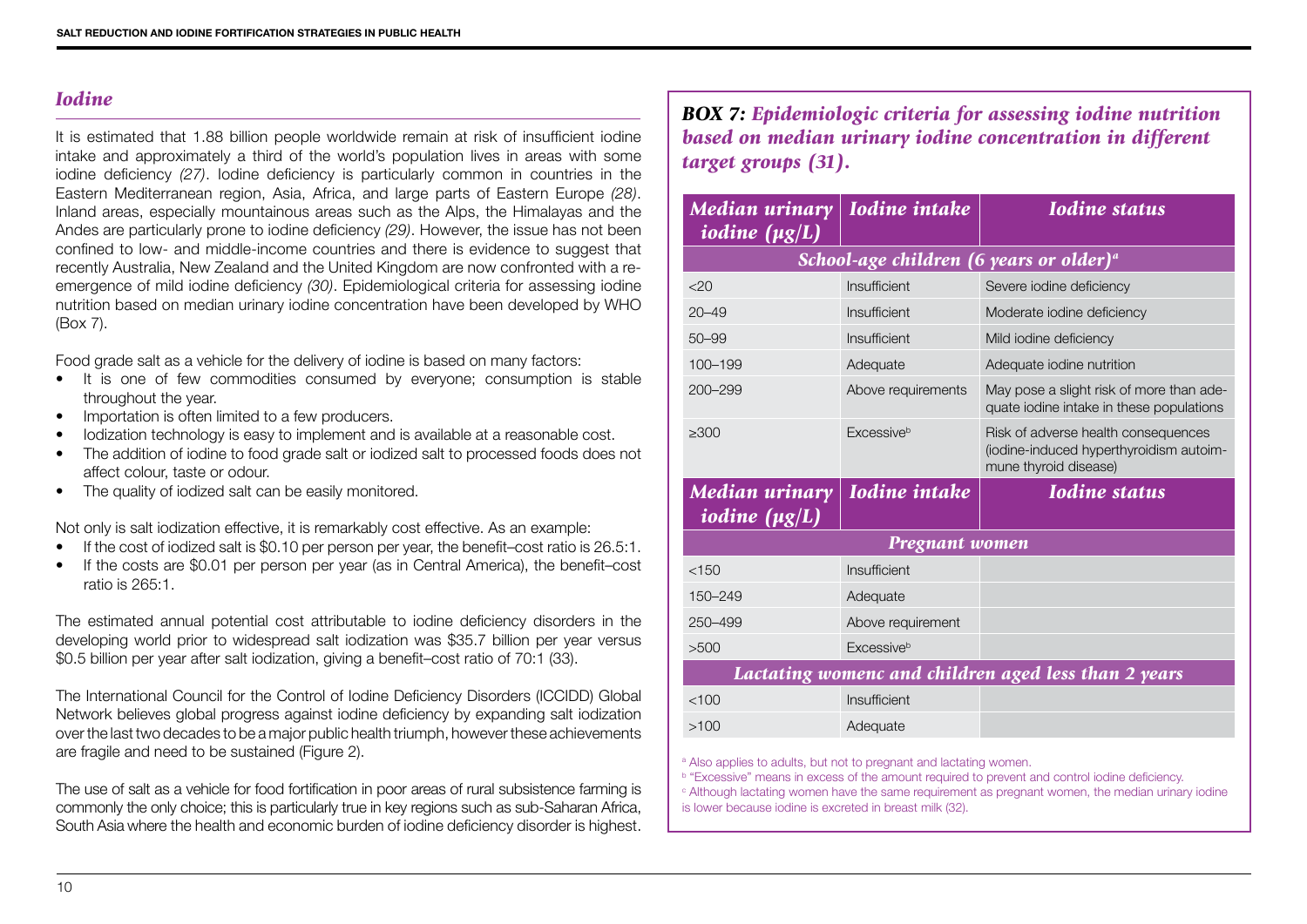## *FIGURE 2: Comparison of Iodine deficient countries 1993-2013*

### **1993**

**110 countries iodine deficient**



Alternative vehicles to salt to carry iodine are being investigated especially where salt is not the main dietary condiment (e.g. iodine fortification of fish sauce in Thailand and Cambodia).

While there is no evidence that adding iodine to salt increases salt consumption or impedes the implementation of a salt reduction strategy, messages must be clear. An example used in Italy is: *Poco sale, ma iodate! (Little salt, but all iodized)*. With effective implementation of universal salt iodization, it would be easy to avoid potential misleading messages as there would be no need to promote the use of iodized salt. In addition it can be simple for national programmes to titrate iodization levels as salt intakes rise or fall, based on urinary iodine.

In Croatia for instance, all food grade salt, including salt from three national plants as well as food grade salt which is imported, is iodized. Based on estimated daily per capita salt intakes of 10 g/day, the Croatian programme iodizes all salt, used by the food industry, at 25 mg/kg to provide 250 μg/day and ensures appropriate intakes in school-age children and pregnant women:

- $\mu$ edian urinary iodine concentration in school-age children = 248 μg/L
- Median urinary iodine concentration in pregnant women =  $159 \mu g/L$

## **2013**

**31 countries iodine deficient**



If salt intake fell to 5 g/day, salt iodization could be increased to 50 mg/kg without technical or sensory barriers to ensure intakes of 250 μg/day (34).

However the potential impact of salt reduction on iodine intakes will vary and likely be country- and context-specific and will depend on the interactions of various factors:

- Current salt intakes and how much salt intakes are reduced;
- Whether reductions in salt intake occur mainly in households or by industry using less salt as an ingredient;
- Extent of household coverage with iodized salt;
- Extent of use of iodized salt in food processing by the food industry;
- Relative contribution of household versus. food industry salt to iodine intakes;
- Contribution of 'hidden' dietary iodine sources (e.g. dairy products, groundwater).

Policies for salt iodization and reduction of salt intake are compatible, but the impact on iodine intakes will be highly context- and country-specific. Because of this diversity, a generalized iodization standard may have limited value as salt intake falls. This emphasizes the importance of careful monitoring of iodine status and 'tailored' iodine programmes. These issues are addressed in the Cochrane systematic review of 2013 (Box 8).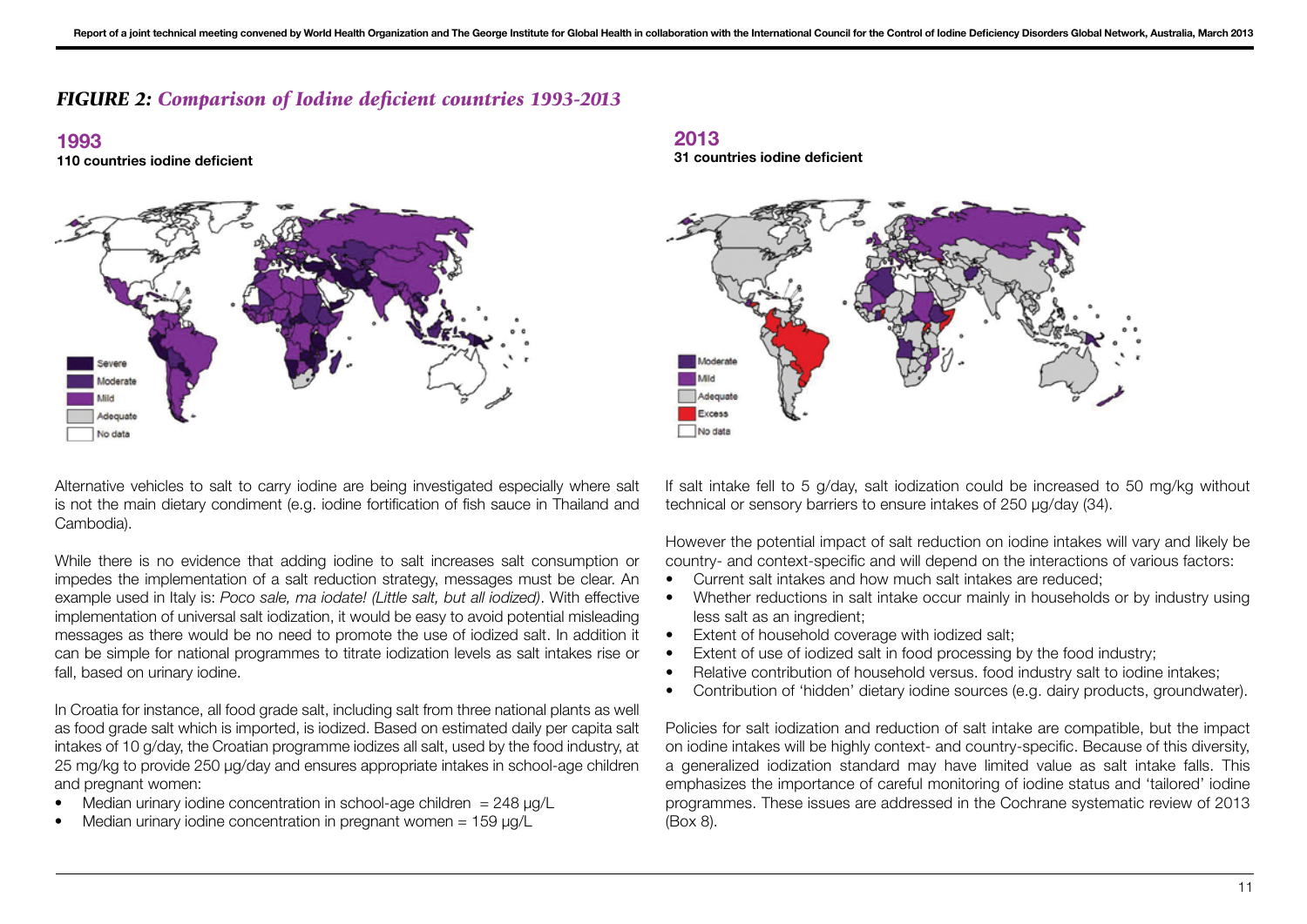## *BOX 8: Updated Cochrane review (35)*

The objective of this systematic review was to assess the safety and effectiveness of iodized salt compared to non-iodized salt for the prevention of iodine deficiency disorders: specifically the primary outcomes of all-cause mortality, goitre, cretinism, intelligence (IQ), hypothyroidism, and hyperthyroidism. Databases, including Cochrane CENTRAL, MEDLINE, CNKI, VIP, reference lists of included studies, and the WHO International Clinical Trials Search Portal (ICTRP) were searched and relevant agencies and international stakeholders were contacted to identify studies. Randomized and non-randomized controlled trials (RCT) studies that compared a group of individuals consuming iodized salt to a group consuming non-iodized salt and reported on an outcome of interest were identified. In total 89 studies: 2 RCTs, 6 non-RCTs, 20 quasi-experimental, 16 cohort, 42 multiple cross-sectional studies, and 3 studies of mixed design were included. The number of participants in individual studies ranged from 35 in one non-RCT to over 5 million in a multiple cross-sectional registry-based study. The preliminary findings suggest that while the risk of bias was high, the effect estimates were large and consistent across a vast number of studies implemented in diverse contexts in all regions of the world, increasing confidence that iodized salt is an effective intervention for the prevention of iodine deficiency disorders.

## *Examples of country strategies on iodine deficiency prevention*

The following section sets out summaries of the presentations made by speakers during the meeting plenary sessions.

### *AUSTRALIA*

Iodine deficiency is not confined to low- and middle-income countries. In recent years Australia, a high-income country was confronted with a re-emergence of mild iodine deficiency *(30)*. In Australia, replacement of iodine-containing sanitizers with other chemicals in the dairy industry from the 1990s is thought to have contributed to the decline in iodine intake *(36)*. In addition, intakes of iodine-rich fish and seafood are low *(37, 38)* there is a general lack of awareness within the population about the importance of iodine in the diet *(39-41)* and, while iodized table salt is available through voluntary fortification by salt producers, its use is low *(42)*. Australia has not adopted universal salt iodization, but instead has mandated the iodine fortification of all salt used in the bread-making process, with the exception of organic bread, as from October 2009. Initial research has indicated that this mandatory approach has been effective in improving iodine status *(43)*. However, it was predicted that the change in iodine intake would not meet the needs of pregnant and lactating women. Thus supplementation of 150 µg/ day for these groups has been recommended by the National Health and Medical Research Council of Australia.

An assessment of iodine status amongst Australian non-pregnant women found: a median urinary iodine concentration (calculated using 24-hour urine sample) to be similar across varying levels of dietary sodium (*41, 44)*. Amongst the general Australian population dietary sodium levels have been estimated at 8–12 g/day *(44-46)*. Currently upwards of 75% of all salt consumed is from processed foods in Australia. Efforts to reduce population sodium in Australia consequently centre on reformulation of twelve food categories: breads, ready-to-eat breakfast cereals, simmer sauces, processed meats, soups, savoury pies, processed poultry, cheese, potato/corn and extruded snacks, savoury crackers, noodles and condiments. The Australian Food and Health Dialogue has established a set of voluntary sodium reduction targets for the above food categories and engages with the food industry to facilitate progress towards reformulation objectives *(47)*.

### *INDIA*

The Kangra Valley study of 1956–1972 was conducted with the aim of evaluating the effectiveness of iodized salt for the prevention of Himalayan goitre, which was highly endemic in the region at that time. The study concluded that providing iodine in the form of adequately iodized salt on a regular and continuous basis reduced the prevalence of goitre and as a result the National Goitre Control Programme (NGCP) was launched in 1962 *(48)*. Additional surveys conducted under this programme reported specific Himalayan foci of Iodine Deficiency Disorders (IDD) and a multi-centric study in 1984 concluded that iodine deficiency disorder was a public health problem in all states and Union Territories of India *(49)*. The government subsequently set a goal to fully implement universal salt iodization by 1992 and the National Goitre Control Programme was renamed the National Iodine Deficiency Disorder Control Programme with major objectives of:

- Restricting the use of non-iodized salt
- Production and supply of iodized salt to iodine deficiency endemic regions
- Health education and publicity on iodine deficiency prevention
- Monitoring the quality of iodized salt, iodine deficiency disorders and urinary iodine concentrations patterns

The number of salt iodization plants has increased from 12 in 1962 to 764 in 2011. However, the household coverage of iodized salt in India still remains at 71%, far below the 90% target. Strengthening the political commitment towards universal salt iodization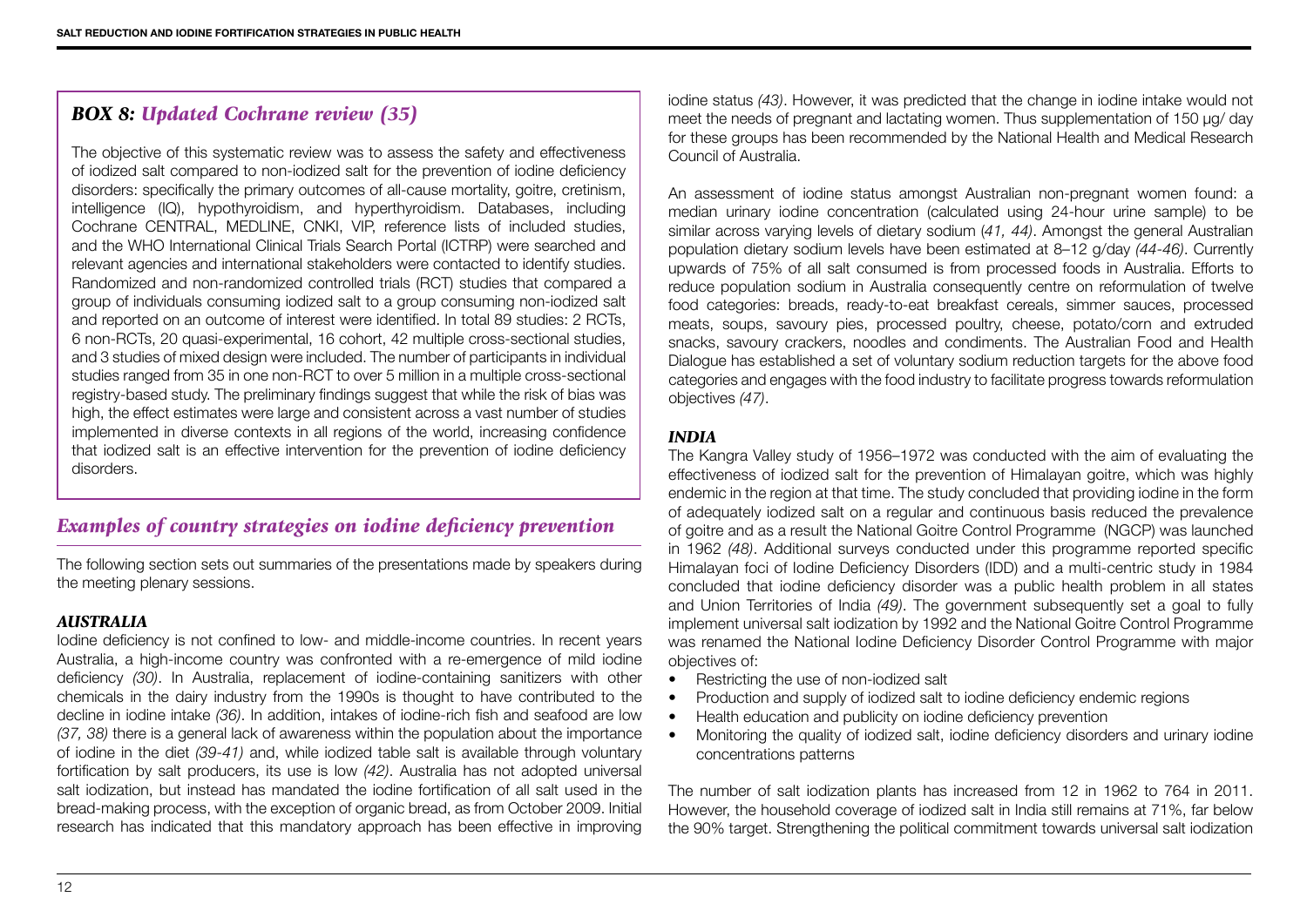as well as monitoring to effectively track production, quality and movement of iodized salt will be required for coverage to improve.

The report of a task force on salt consumption patterns in India from 1996 identified the daily per capita consumption of salt to be 13.8 grams. A more recent analysis conducted in an urban south Indian population from 2007 has subsequently found intakes to be at 8.5g/day *(50)*. Strategies for salt reduction in India are currently still in the planning stages. However there is a view to integrating salt reduction strategies into the existing policies and programmes that address the control of NCDs and cardiovascular diseases. Informal consultation on the public health implications of salt consumption have recently taken place in Vadodara in the Indian State of Gujarat, where it was concluded that salt reduction strategies should be developed with the aim of achieving a 30% reduction in population salt/sodium intake by 2025. It was noted that achieving this would require the creation of an enabling environment towards population salt reduction, including champion institutions and individuals, consumer motivation and education, and the development of a context-specific approach for engaging the food industry.

### *LATIN AMERICA AND THE CARIBBEAN*

Globally, Latin America and the Caribbean are regarded as having the greatest regional coverage with salt iodization programmes, with the exception of Haiti, the Dominican Republic, Guatemala, and in some years El Salvador *(51)*. The common feature of noncomplying countries is the total or partial dependence on salt produced, iodized, and packaged by small and unorganized operations. Recent analysis of the urinary iodine concentration in spot samples from women of reproductive age in Guatemala and the Dominican Republic suggests that iodine intake is excessive. In the Guatemalan highlands (the poorest area), one third of salt samples are non-iodized, and the average content of the remaining is 20 mg/kg, which has shown to be sufficient to provide adequate population requirements. In the Dominican Republic where only 27% of the discretionary salt for household use (cooking and table salt) is iodized, the excessive intakes of iodine identified are the result of increasing use of bouillon cubes and powder soups that are manufactured with imported iodized salt containing 60 mg/kg. Analysis by the Food Composition Laboratory of the Institute of Nutrition of Central American and Panama shows that one serving size of any of these products supplies 80–180% of the estimated average requirement of iodine for an adult person, together with 1–2 g of salt. These alternative vehicles for iodization use iodized salt as an ingredient and have impacted positively on the iodine status of the population. However, at the same time they are contributing to the escalating salt intakes in these countries.

The 2006 WHO/UNICEF/ICCIDD recommended salt to be iodized with an average iodine content of between 20 and 40 mg/kg. This recommendation originated from average

estimations of salt intakes of 10 g and 5 g/day, respectively. Recently, concern about an insufficient supply of iodine during pregnancy and lactation has been expressed. This is due to the highest requirement of iodine being necessary during these physiological stages. The calculations based on comparative energy intakes point out that the iodine content in salt to satisfy the requirements of household members, even during pregnancy and lactation, can be 22.5 to 45 mg/kg salt intake. This translates to an adult male salt intake of 5-10g/day. In general, the actual iodization contents in Latin American and the Caribbean coincide, or are well beyond those values. This situation suggests that in Latin America and the Caribbean reduction of salt intake might be suitable not only to decrease sodium intake but also to avoid excessive intakes of iodine *(52)*.

The National Programme for the Control of the Iodine Deficiency Disorders of Ecuador has been reducing the iodine content in salt from 50–100 mg/kg before 2002, to 30– 50 mg/kg until 2010, and to 20–40 mg/kg most recently. These changes have been monitored through annual and national determinations of urinary iodine concentrations on school-age children. This demonstrates that iodine content in salt can be adjusted to the population salt intake. If in the future the salt intake in Ecuador decreases, it is only a matter of returning to higher iodine content in the salt. Adding more iodine to salt is not a limiting factor.

### *SLOVENIA*

Slovenia launched a comprehensive national salt reduction programme in 2007 with three main pillars: communications, reformulation, and monitoring. A household budget survey from 2000–2009 determined the main sources of sodium in the Slovenian diet to be bread and bakery products, followed by meat products, processed vegetables and cheeses. Consequently there has been engagement with the bakery, meat and catering sectors and a voluntary agreement between the Ministry of Health and industry for reformulation *(53)*. Baseline and follow-up data assessed through 24-hour urinary sodium excretion showed an 8.9% (12.4 g/day to 11.3 g/day) reduction in population salt consumption from 2007–2012. Mandatory table salt iodization was introduced in 1956, and an updated regulation was implemented in 2003 and 2004 whereby all salt sold to the food industry, with the exception of sea salt, was required to contain 25 mg potassium iodate per kilogram of salt. A 2007 assessment of iodine status among Slovenian adolescents found that adolescents were iodine sufficient, demonstrating that the salt iodization programmes have been successful *(54)*. The study attributed the adequate intakes of iodine to high dietary sodium, especially amongst adolescent boys. An assessment, through food frequency questionnaire, of the main sources of iodine and sodium in the Slovenian diet, found table salt to be both the main source of iodine and sodium, followed by beverages and milk products for iodine, and bread and salty snacks for sodium *(55)*. Several nutritional interventions have been proposed to reduce total salt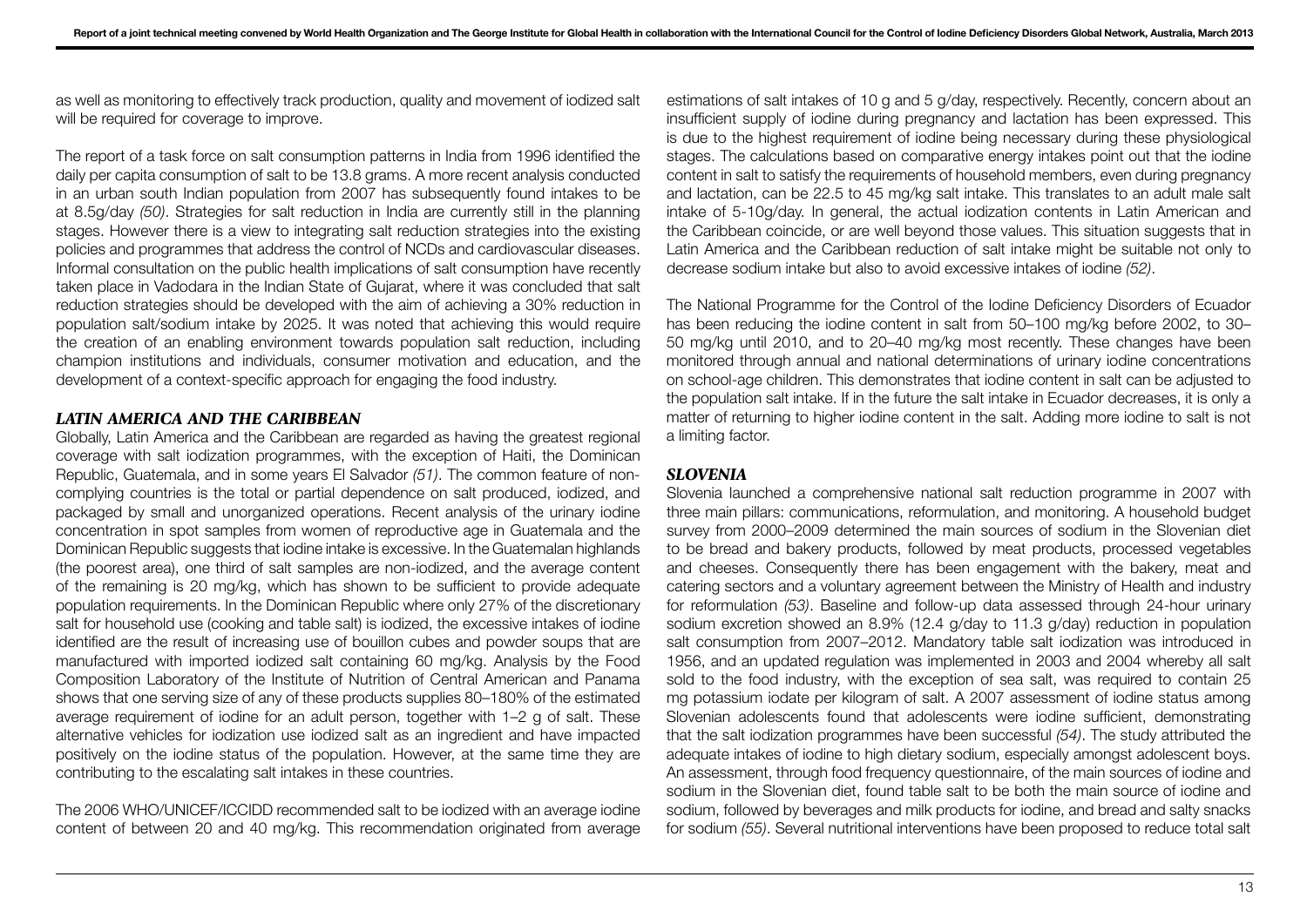intake while ensuring adequate iodine intake. These include promoting the consumption of 'low-sodium/high-iodine' food sources, fortification of one commonly-consumed staple food with iodine, and increasing the iodine content of household salt (table salt) while recommending that table salt consumption as a whole be reduced.

### *SOUTH AFRICA*

In 2013, South Africa became the first country globally to mandate maximum salt levels in processed foods, with the aim of reducing population salt intake from the current 8–10 g/day to less than 5g/day. This will be implemented in 2016. The maximum salt levels were set for 11 food categories including bread, breakfast cereals, processed meats and stocks. The reduction in sodium in these food categories has been estimated to decrease the average salt intake by 0.85 g/day/person resulting in 7400 fewer cardiovascular disease deaths and 4300 fewer non-fatal strokes per year compared with 2008, with a cost saving of up to US\$ 30 million *(56)*. The national targets were set using a three-pronged approach: (i) identification of salt intake patterns and food sources, (ii) development and consumer-testing of reduced sodium variants of commonly consumed foods, and (iii) a randomized controlled trial to assess the impact of these reduced sodium foods on blood pressure. South Africa imposed a voluntary iodization of salt policy in 1954 following the identification of widespread endemic goitre. In 1995 mandatory iodization of salt was legislated and the mean iodine content of table salt at retailer level increased from 14 to 33 mg/kg in one year (although with wide variation) and a 1998 national survey identified iodized salt use in some processed foods including bread, margarine and salt snack flavourings. The median urinary iodine concentration was also found to be 100–199 µg /l, assessed in a 1998 national survey in schoolchildren. A recent study concluded that iodine status was similar across varying salt intakes and therefore that there was no association between urinary iodine concentration and urinary sodium excretion *(57)*. Given that discretionary salt use is estimated at 40% (equating to 4 g/day) *(58)* and assuming salt iodization levels of 50 mg/kg the estimated Iodine provided by table salt would be approximately 200 μg/ day. Halving this amount would still provide over two thirds the recommended daily allowance with the remainder of iodine contributed from other sources. Continued monitoring of both iodine status and uptake of salt reduction limits in proposed food categories will be necessary for ongoing revision of mandatory salt iodization levels (currently set at 35–65 mg/kg).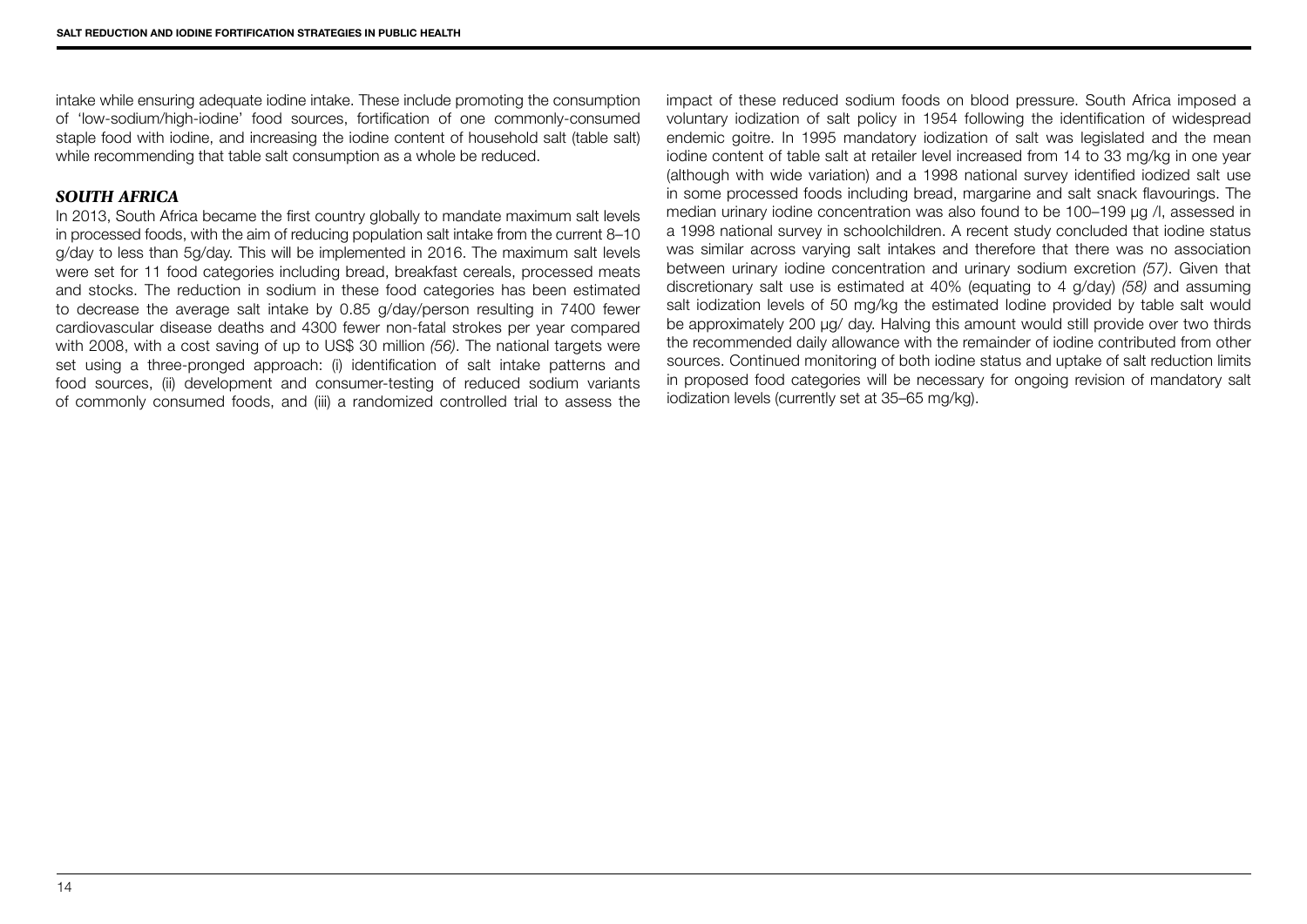# *Towards a common agenda*

The following section is a summary of the presentations made by speakers during the plenary sessions and the comments raised in the working groups.

## *Synergizing salt reduction and iodine fortification strategies*

Previous work has highlighted the fact that policies for salt iodization and the reduction of salt to less than 5 g/day are compatible, cost effective and of great benefit to public health (Box 9) *(52, 59, 60)*. However, optimal impact of each requires *(a)* full implementation of universal salt iodization as recommended by WHO and UNICEF, particularly as more and more countries are moving through nutrition transition, *(b)* effective implementation of salt reduction policies, including regulation of salt levels in processed foods, and *(c)* increasing iodine levels in salt as salt intakes are reduced, based on an agreed scale. At the country level, close collaboration between salt iodization and salt reduction programmes is required to ensure aims are congruent *(8)*.

The solutions to reducing salt and preventing iodine deficiency disorders are complex in all countries. The problems are different in low-, middle- and high-income countries, as the sources of salt or iodine are different. This is especially complex in countries undergoing nutrition transition where the amount and sources of salt in the diet are likely to be changing. Most low- and middle-income countries may not have the resources for a separate programme to monitor salt reduction and iodine intake, or to negotiate with industry; integration would therefore result in improved cost efficiencies and improved health for all.

## *BOX 9: Commonalities of the two strategies*

Excess dietary salt and lack of natural dietary iodine are of concern to public health because they affect billions of people worldwide. Both are consequently major global public health priorities. The policies also share other commonalities in that they:

- are highly cost effective interventions to improve health;
- have similar surveillance modalities (dietary surveys and urine collection);
- require complex negotiations with the food industries:
- depend on strong political support for optimum policy implementation;
- rely on improved knowledge, attitudes and behaviours of health care professionals;
- rely on increased public knowledge, attitudes and behaviours;
- are affected by a lack of food industry action:
- rely heavily on education (e.g. "use iodized salt but less of it'" particularly in lowmiddle-income settings where most salt is added in the home;
- require a stable non-commercial funding source to be sustained.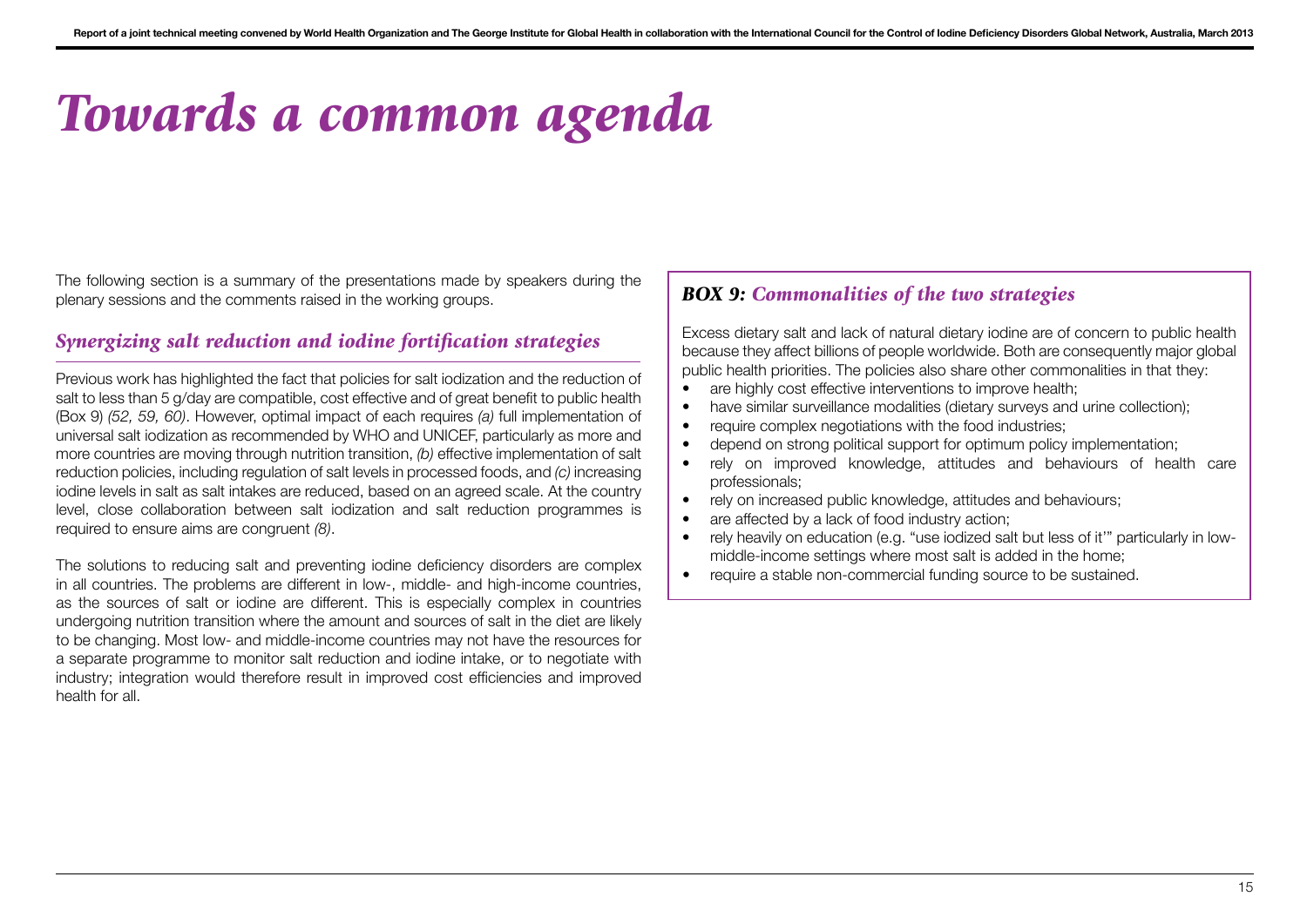## *Is increasing the fortification level of iodine feasible?*

Increasing fortification levels of iodine is possible given the current flexibility in recommended fortification levels (i.e. 20–40 mg/kg). However, challenges include:

- Setting a global target for salt levels in foods; salt levels are different not only between countries but within countries
- Limited capacity of countries to monitor iodine levels
- Imported foods and related laws
- Variety and number of salt producers some countries have up to 10,000 small salt producers
- Supply chain issues related to the access of iodine

Overcoming these challenges will require working together for stronger advocacy at global, national and manufacturer and policy level, as well as continued monitoring. Adding iodine to all food grade salt would reduce the need to "mix" the message to consumers about increasing iodine while reducing salt.

## *Challenges and opportunities for integration*

| <b>Challenges</b>                                                                                                                                                    | <i><b>Opportunities</b></i>                                                                                                                                                                                                                                                                                                                             |
|----------------------------------------------------------------------------------------------------------------------------------------------------------------------|---------------------------------------------------------------------------------------------------------------------------------------------------------------------------------------------------------------------------------------------------------------------------------------------------------------------------------------------------------|
| Governments may be<br>reluctant to modify and<br>potentially "harm" a successful<br>iodine deficiency disorders<br>programme by supporting salt<br>reduction.        | Potential for sharing lessons learned in the successful<br>reduction of iodine deficiency disorders.<br>Salt reduction is a public health priority $-$ there is<br>potential to leverage and share resources.<br>Regular dialogues between respective academic and<br>non-government organization communities to advocate<br>a coherence of strategies. |
| lodine deficiency disorders<br>elimination views salt as a<br>vehicle for increasing jodine<br>intake, whereas salt reduction<br>efforts sees salt as a risk factor. | Both strategies concerned ultimately with improving<br>public health.<br>• Coordination of messages to convey the need to<br>reduce salt at the same time as all salt being iodized.<br>Coordinated approach to working with industry.                                                                                                                  |
| Both salt and jodine intakes<br>can be difficult to monitor.                                                                                                         | Reduce cost and duplication of effort by co-ordinating<br>surveillance activities.<br>Increase quality assurance through coordination.                                                                                                                                                                                                                  |
| Potential for mixed messages<br>to consumers regarding<br>increasing iodine while<br>reducing salt.                                                                  | Full implementation of universal salt iodization.                                                                                                                                                                                                                                                                                                       |

## *The importance of universal salt iodization*

WHO endorses universal salt iodization whereby all salt for human and animal consumption is iodized (including salt for food processing) *(7)*. However, few countries have adopted universal salt iodization, as this requires appropriate legislation, regulation and surveillance. Most countries have opted for mandatory fortification of table/household salt or the use of fortified salt in one or a range of foods (e.g. the use of fortified salt as an ingredient for bread-baking in Australia), yet this strategy can have limitations. It is generally inequitable and may pose major difficulties in monitoring *(61)*. By contrast, universal salt iodization mandated by law and successfully implemented can be a more equitable strategy, reaching most of the population. Such a programme can be readily monitored allowing adjustments in the fortification level and hence is more likely to be sustainable *(61)*.

## *Factors that determine salt iodine content and how they could be modified*

Appropriate legislation constitutes the basis of virtually all national salt iodization programmes and provides the framework within which the salt iodization programme functions. Regulations specify the iodine content in salt at the point of production for both human and animal consumption and methods for monitoring compliance. The only way to change iodine intake through salt iodization therefore is to modify or change any law relating to salt iodization within a specific country. On the other hand modification of the level of iodization of salt at the production site is a simple technical exercise.

## *Managing risks and safety of changes in salt iodization*

The important issues in managing risks and safety include:

- Promotion of full implementation of universal salt iodization;
- Robust, regular, reliable population monitoring system for salt and iodine intakes;
- Increasing the iodine concentrations in food grade salt in response to any decrease in population salt intake;
- Development, or modification, of existing national salt iodization laws and accompanying regulations to accommodate changes in prescribed iodine concentrations in food grade salt. Those countries without a legal framework should be encouraged to implement one, according to guidelines;
- Revision of guidance for programme managers document *(6)* to accommodate these changes and to promote lower salt intakes in populations;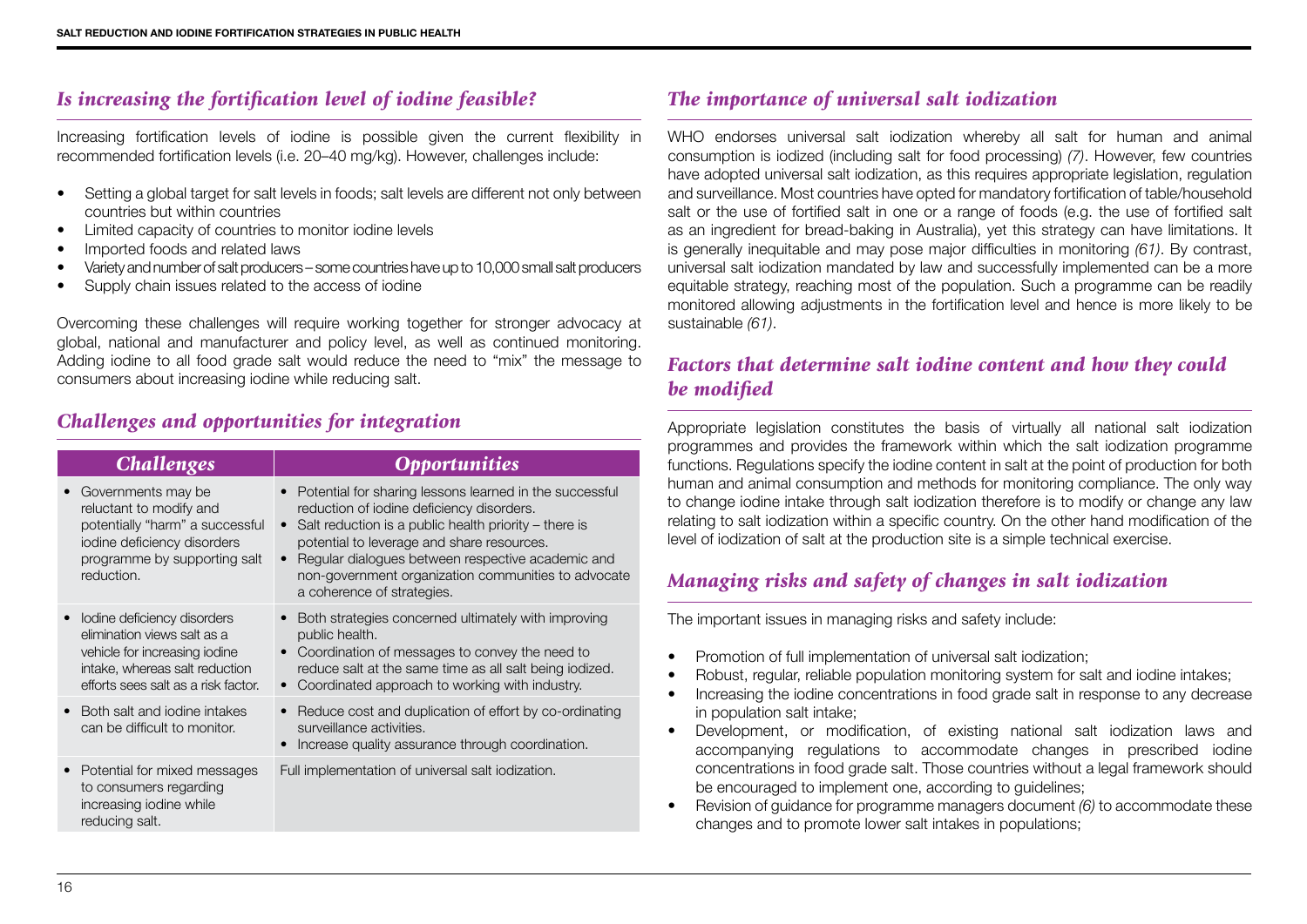• Ongoing monitoring to determine adequate levels of iodization and the need for additional supplementation in countries where universal salt iodization has not been implemented or is unlikely to be implemented in a population (for example Australia and New Zealand where there is mandatory iodization of all salt used as an ingredient in bread-baking) and countries with voluntary permissions only.

## *Identifying and engaging stakeholders*

To achieve the goal of salt reduction and iodine deficiency disorders elimination will require bringing together a multidisciplinary team of experts in health and other fields including: public health (treatment and prevention), law, advertising, behavioural psychology, economics, behavioural economics, commerce and trade, and political science.

## *Bringing people together*

Defining the common public health agenda, or project, will be critical to working together effectively and sustainably. Questions such as "why should I be here?", "what is in it for me?" and, "what do I bring to the dialogue?" need to be explained. Leadership will be fundamental and a transcendent approach which facilitates collaboration, vision, and empowers people to do what they are good at, should be encouraged to leverage and optimize the direction of the project. The opportunities for working together are grand and include resource-sharing, increasing power, legitimacy and credibility. These, among other strengths, can be used to influence and negotiate with other networks (e.g. government and food and manufacturing industries), ultimately achieving public health gains through the common goals of the project. While there are challenges, these can be overcome by being cognisant of different ideologies, understanding different project histories and perspectives and using differences in a positive way (Box 10). The rules of engagement also need to be defined – individuals and groups must declare any conflicts of interest and this information will be used to determine on what basis groups are "ruled in" and "ruled out".

## *BOX 10: Situational Analysis*

A situational analysis is a systematic collection and evaluation of past and present economic, political, social, and technological data, aimed at:

- (1) identification of internal and external forces that may influence the performance and choice of strategies; and
- (2) assessment of the current and future strengths, weaknesses, opportunities and threats.

## *STAKEHOLDERS MAY INCLUDE:*

### *Globally:*

- Many of the same stakeholders were also identified on the international level. These include WHO, UNICEF, the Food and Agriculture Organization (FAO), the World Trade Organization (WTO), the World Bank, non-governmental organizations and interest groups such as ICCIDD Global Network, the Global Alliance for Improved Nutrition (GAIN), NCD Alliance, Micronutrient Initiative (MI), Consumers International, the private sector (including the food, salt, salt substitute industries), European Union, the Caribbean Community (CARICOM) and other regional economic integration organizations.
- Funding organizations were also identified as important stakeholders, including the U.S. Agency for International Development (USAID), the Australian Government Overseas Aid Programme (AusAID), the Association of Southeast Asian Nations (ASEAN), the South Asian Association for Regional Cooperation (SAARC) and relevant Development Banks.
- Bringing these international stakeholders together could maximize resources and save costs.
- Some challenges in partnerships with diverse stakeholders could include strained relationships with the salt industry (especially in the case of ICCIDD Global Network) as well as stakeholders being placed within different government departments.

### *Nationally:*

- Stakeholders related to iodine deficiency elimination were identified as ICCIDD Global Network, national nutrition societies, The Thyroid Foundation, maternal and child health organizations.
- Stakeholders related to sodium reduction generally include national stroke, heart and hypertension societies, noncommunicable disease coordinators or organizations, World Action on Salt and Health (WASH), the food industry.
- Other stakeholders could potentially include UNICEF and other UN agencies, nongovernmental organizations such as women's associations, the Global Alliance for Improved Nutrition (GAIN), the Micronutrient Initiative (MI), and national and international regulatory bodies.
- Common stakeholders were identified as the salt industry, ministries of health, departments of nutrition and public health associations.
- An overarching interdisciplinary of major stakeholders was thought necessary at the national level to coordinate research, advocacy as well as communication.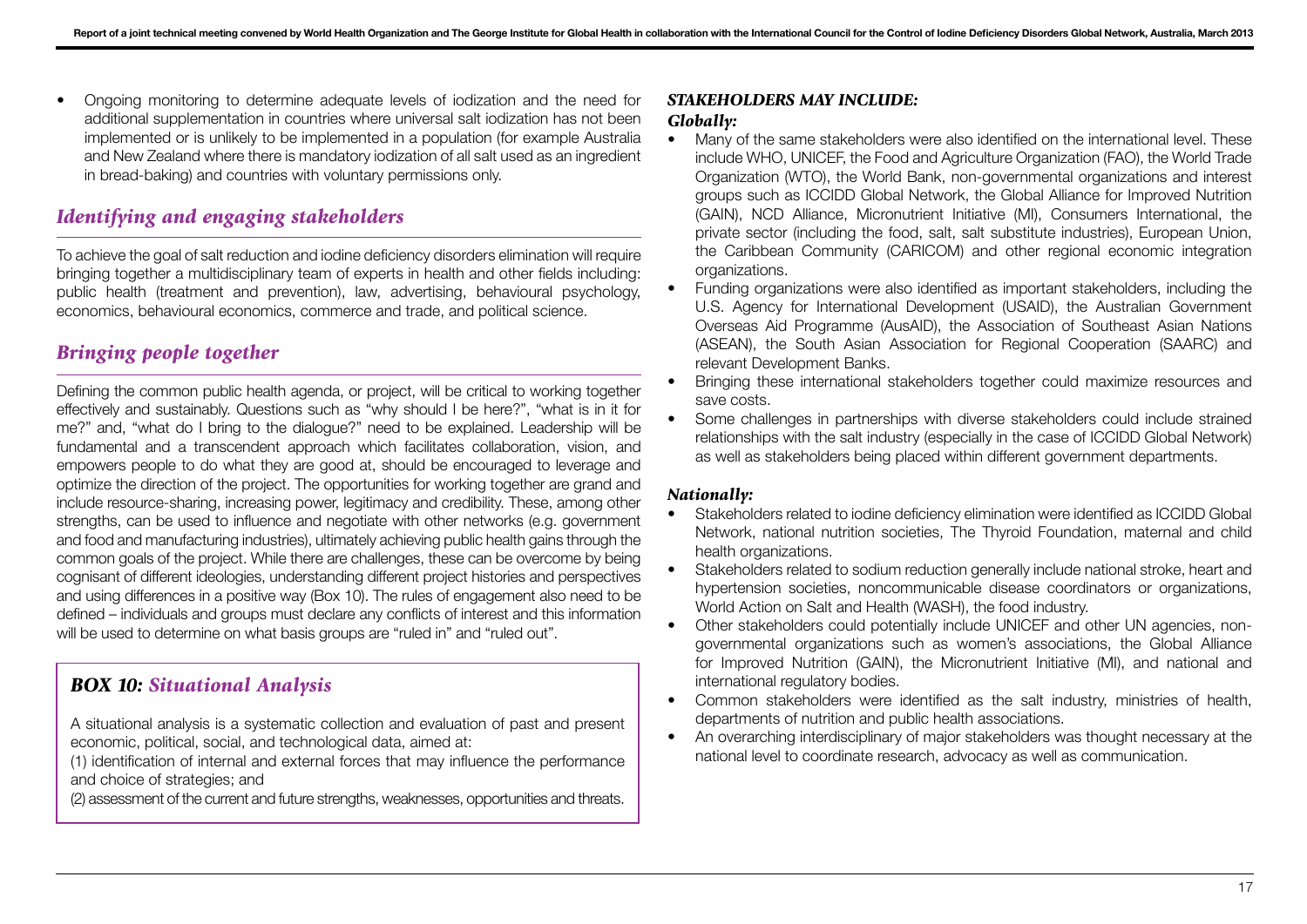# *Areas for integration*

While there was some discussion about the potential for moving towards one fully integrated programme to reduce salt and iodine deficiency disorders, it was felt that at this stage it would be more beneficial to work towards more effective integration in a number of key areas both globally and nationally (Figure 3). These included:

- Policy development
- Communication and advocacy
- Monitoring and surveillance
- Research

## *FIGURE 3: Areas of Integration between Salt Reduction and Iodine Fortification Strategies*



## *Policy development*

While the emphasis of each policy will differ, both salt reduction and iodine deficiency elimination policies can recognize and reinforce the importance of maintaining optimal iodine levels at the same time as reducing salt. This could include:

### *Globally:*

- International organizations such as ICCIDD Global Network, WHO, UNICEF and others publishing a statement of intent, including common goals, metrics and milestones;
- Existing guidelines and frameworks being redrafted with a view to including harmonized initiatives that can be incorporated by field staff and country offices in a wide range of contexts including ensuring a sound understanding of the science related to each programme;
- Quality assurance systems for salt reduction and iodine deficiency elimination disorders being developed and promoted.

### *Nationally:*

- Governments developing or amending policies for salt reduction and iodine deficiency elimination to reflect the integrated approach, harmonizing goals, conveying unity, assigning leadership and establishing independent mechanisms for coordinated monitoring;
- Joint forums between the teams responsible for NCDs and vitamin and mineral malnutrition (particularly iodine deficiency disorders) being established with a view to assuring coherence between the two programmes including:
	- Undertaking situational analysis in terms of evidence, solutions and policy on both salt reduction and salt iodization;
	- Initial assessment of the major contributor of salt in the diet (discretionary versus nondiscretionary) to tailor messages accordingly;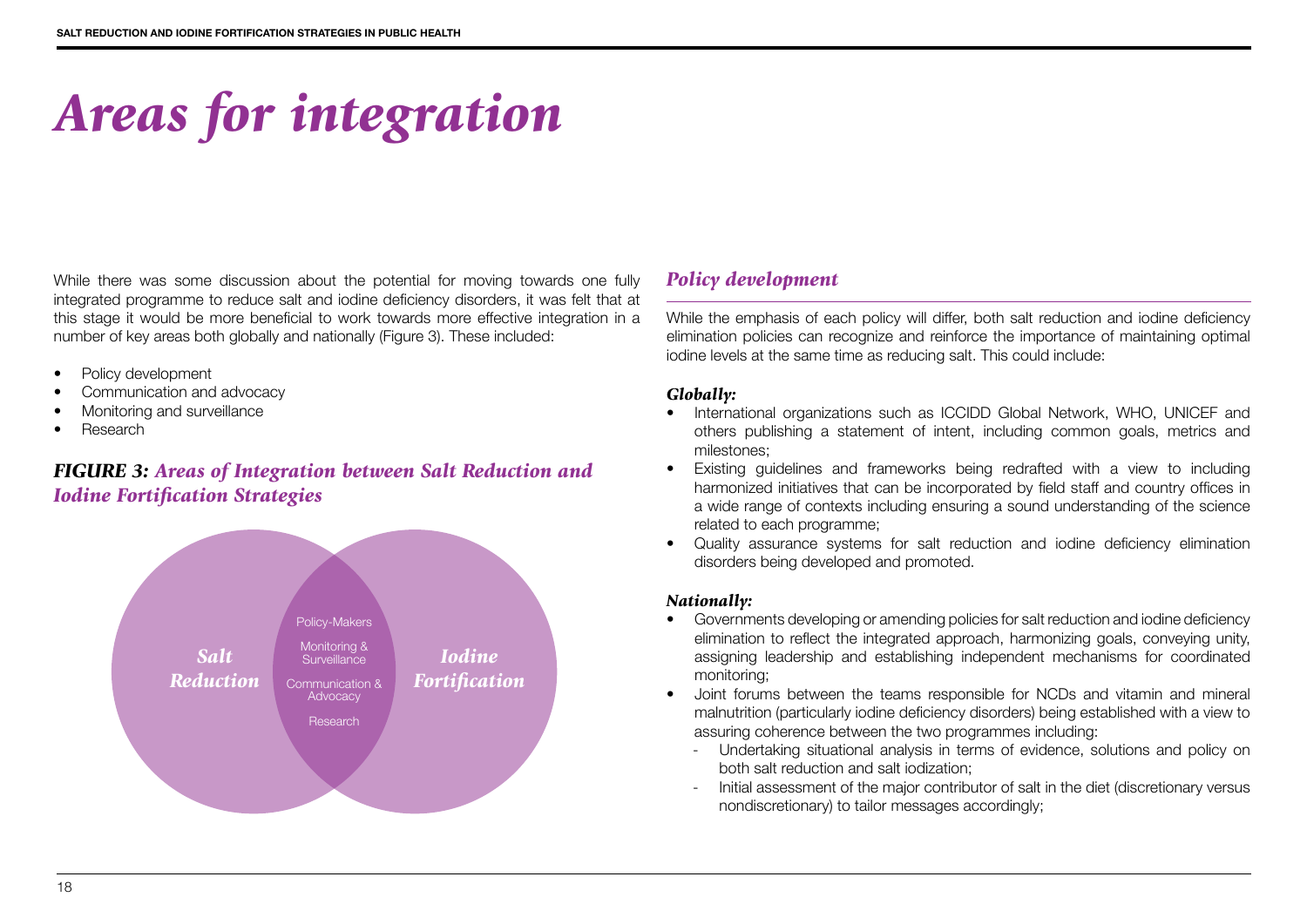- Developing country-specific resources and quidance documents to integrate and facilitate a joint strategy:
- Joint technical assistance and knowledge sharing between sectors;
- Development of joint positions on issues such as international trade agreements;
- Harmonization of cross-country approval processes to admit new food products with low salt content and an adequate amount of iodine.
- Shared forums being held with relevant sectors of the food industry to deal with iodine and sodium reduction to promote:
	- Reduction in the salt content of foods and meals by the food processing industry and the restaurant and catering sectors;
	- Consistent and high standards of iodization of food grade salt of small and medium-sized salt producers;
	- Calibration of iodization levels in relation to different salt intake levels and urinary iodine concentrations.

### *Challenges might include:*

- Different motivations for food industry engagement;
- Diverse food profiles between countries and regions;
- Potentially conflicting messages from the health sector e.g. "eat salt to ensure you get adequate intake of iodine"; "reduce salt to prevent cardiovascular disease."

### *Communication and advocacy*

Integrating communication and advocacy strategies can help to increase the understanding of the importance of maintaining optimal iodine levels while reducing salt and to ensure coordinated messaging.

### *Globally and nationally:*

- Coalitions of stakeholders can be established to mobilize additional support for action, including clear messaging for advocacy and knowledge raising campaigns.
- Target audiences need to be identified and specific questions asked, such as: Does this include relevant industry sectors? Are all stakeholders being targeted? Is the focus on general population versus vulnerable populations for cardiovascular diseases as well as for iodine deficiency disorders? Which Ministries and other decision makers should be targeted?
- Common messages should be developed and delivered to:
	- Policy- and decision-makers:
	- Salt and food manufacturing industries;
	- Stakeholders among the health professions;
- The public and consumers.
- An overarching communication strategy can be developed including Frequently Asked Questions, covering both the impacts and cost-effectiveness of both strategies.
- The communication strategy needs to be made accessible so that it can be easily distributed to the media.
- Methods of communication need to be identified and should include:
	- Web sites, advocacy materials, fact sheets, influential people, different types of media, health professionals.

### *Challenges might include:*

- Potentially conflicting messages by healthcare professionals and others e.g. "eat salt to ensure you get adequate intake of iodine"; "reduce salt to prevent cardiovascular disease."
- Potential challenges could arise in terms of changing demand, labelling, working with industry, creating a supportive environment.

## *Monitoring and surveillance*

Integration would enable enhanced concurrent surveillance of salt and iodine intake to inform salt iodization and dietary salt reduction programmes through:

### *Globally:*

- Collation of a list of national policies for both sodium reduction and iodization to track progress and identify where action is needed;
- Adoption of existing frameworks and guidelines iodine reporting every three years, 30% reduction in salt consumption by 2025 to ensure continued monitoring;
- Collection of country specific data (i.e. main sources of iodine, salt/sodium, programme coverage, dietary intakes);
- Joint approach to monitoring in terms of quality assurance;
- Review of the methods and indicators of both iodine and sodium to consider which measures can be harmonized, how to ensure adequate coverage, and development of shared protocols.

### *Nationally:*

- Coordination of monitoring of salt and iodine intake levels through the collection of 24-hour urine samples from a representative sample of individuals in the population;
- Development of optimal methods for assessing contribution of salt and iodine to the diet including comprehensive food surveys to distinguish the main sources of salt and iodine in the diet with questions to assess: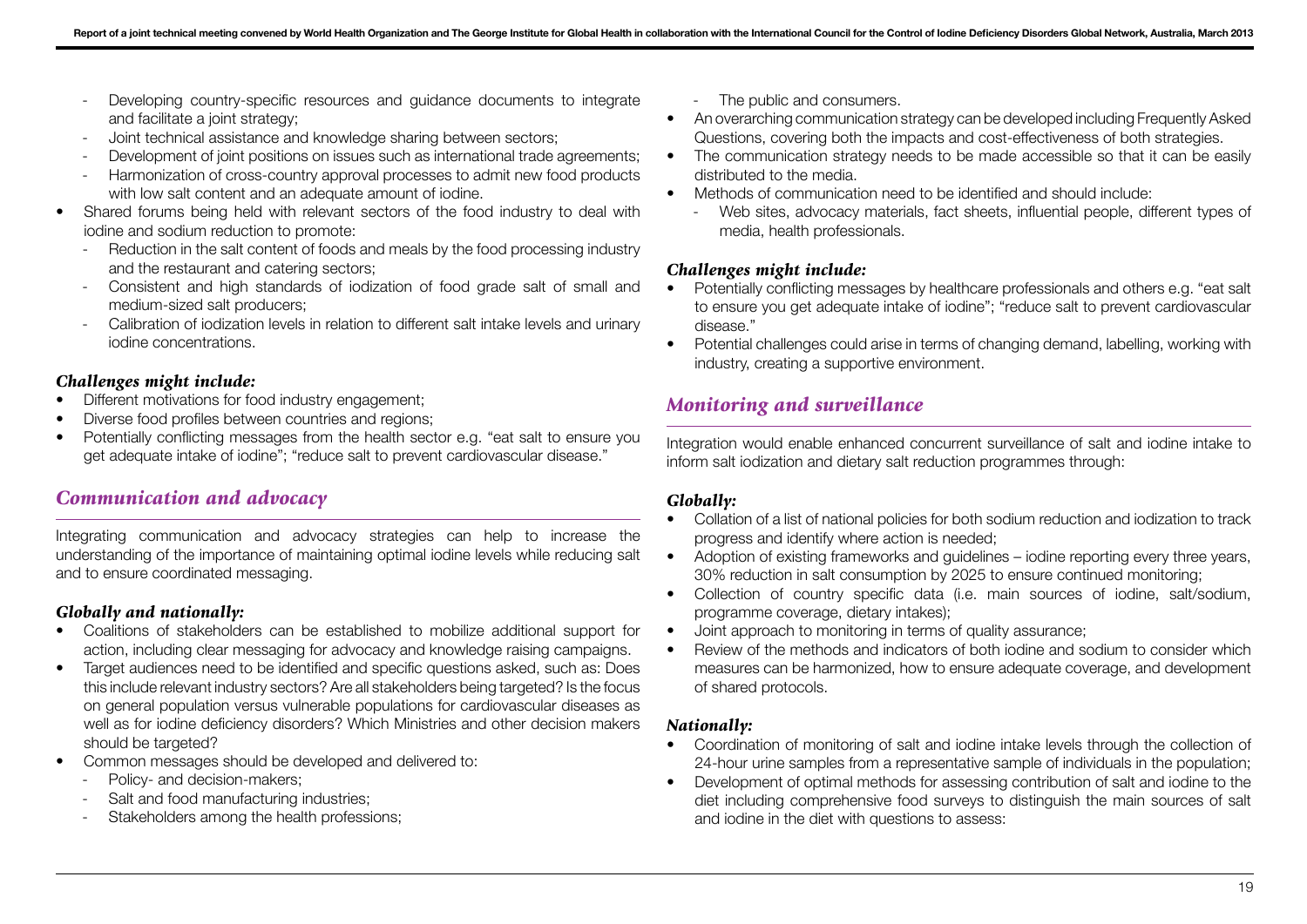- Discretionary use of iodized food grade salt for household use (cooking and table salt)
- Salt intake through the consumption of processed foods, restaurant meals and street food
- Proportion of iodine in the diet contributed by each source
- Monitoring the plans and patterns of the processed food industry with regards to:
	- Provision of sodium (and/or salt) data on food labels
	- Feasibility of including iodine data on food labels
	- Markets where new salt-containing products are being or will be supplied or imported, especially in countries undergoing nutrition transition, to anticipate changes in salt intake levels and whether the products use iodized salt, or are otherwise a source of iodine

### *Challenges might include:*

- Monitoring of different target groups for the two programmes (e.g. pregnant women and children for iodine, adults for salt and sodium)
- Limited resources (in both time and money) for each of the programmes

## *Research*

Integration would facilitate the development of strategic joint research to identify priority areas relevant to both salt iodization and the reduction of dietary salt at the country and global level to drive the agenda forwards.

### *Existing research programmes*

The following section is a summary of the presentations made by speakers during the plenary sessions.

## *Salt and iodine nutrition surveillance and programme implementation*

There are many opportunities for improving surveillance and programme implementation. Currently, population baseline data on actual daily salt (sodium) and iodine excretion is lacking in many countries. Enhancing concurrent surveillance through comprehensive urinary analysis studies combined with national food nutrition surveys, to determine the source of salt (sodium) and iodine in people's diet including salt intake from processed foods, iodized/non-iodized, as well as discretionary use of salt, iodized/non-iodized, in households can inform both iodine deficiency disorders elimination and salt reduction

programmes. Developments around the world have seen an increasing trend in the consumption of processed foods, especially in low- and middle-income countries. This nutrition transition will impact iodine deficiency disorders elimination and salt reduction efforts. There is a need for clear policy to prohibit the food industry using non-iodized salt in their products. A coordinated and coherent collaboration by the salt and iodine nutrition groups could strongly influence food industry practice resulting in a great public health triumph. Through creating a strong coalition, the two groups could increase the reach of current surveillance programmes, better informing programme implementation and strongly influence government and the food industry to implement iodized salt in processed foods. The next steps should be the development of coherent messaging between the two groups.

## *Alternative vehicles for iodine fortification*

Optimizing iodine intake, with the aim of eliminating iodine deficiency disorders, is an important public health intervention. The primary strategy for sustainable elimination remains universal salt iodization. In some countries implementation of salt iodization programmes may not be feasible in all areas, thus resulting in insufficient access to iodized salt for some groups. In these cases, in addition to strengthening universal salt iodization programmes, some international organizations advocate for additional complementary strategies including increased iodine intake through supplementation and/or iodine fortification of foods other than salt to ensure optimal iodine nutrition in relevant groups *(62)*. Potentially suitable staple food vehicles for iodine fortification public health programmes include water; fish sauce; rice; edible vegetable oils and fats; wheat, and maize flours; condiments and seasonings; and powdered or liquid milk *(63)*. To assess the benefits, harms and costs of fortifying staple foods other than salt (such as water, other beverages, condiments and seasonings) with iodine alone (or with other vitamins and minerals) on iodine status and health-related outcomes in the population a Cochrane Review entitled 'Iodine fortification of foods and condiments, other than salt, for preventing iodine deficiency disorders' *(64)* has been commissioned by WHO.

## *Potassium enriched (sodium reduced) salt*

Potassium-enriched salt as a means of lowering blood pressure has proven successful in a number of trials, working in two ways: (a) a reduction in sodium chloride decreases blood pressure by removing the blood pressure-raising effect of sodium; and (b) the addition of potassium chloride decreases blood pressure by the blood pressure-lowering effect of potassium. The Salt Substitute Study in Rural China *(65)* is a double-blind randomized control trial with an objective of establishing the long-term effects of salt substitution on blood pressure. The results to date show that the mean overall difference in systolic and diastolic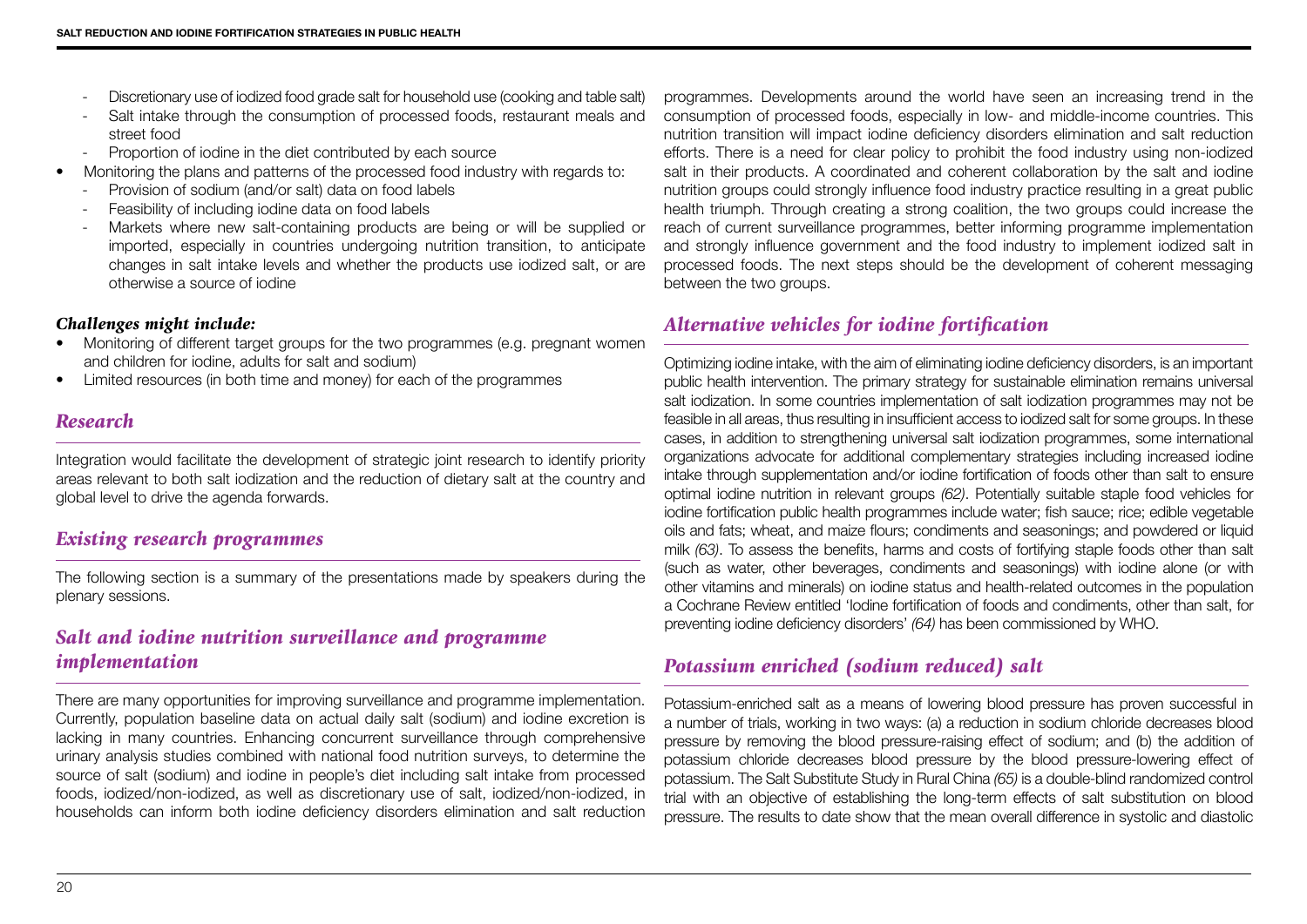blood pressure between the two groups at the 24-month follow-up was 2mmHg (95% confidence interval (CI) 0–4mmHg, P<0.05) and 2mmHg (95% CI 1–3mmHg, P<0.05), respectively. For subjects with hypertension, the mean overall decrease in systolic blood pressure showed a 4 mmHg (95% CI 2–6mmHg, P<0.05) decrease between the two groups. Diastolic blood pressure was not affected by salt use in the hypertensive group. Salt substitution lowered systolic blood pressure in hypertensive patients and lowered both systolic and diastolic blood pressure in normotensive controls. The study authors concluded that salt substitution, therefore, could be an effective adjuvant therapy for hypertensive patients and the potential efficacy in preventing hypertension in normotensive individuals. Potential applications of using potassium chloride include reducing regular salt with potassium-enriched salt substitute in processed foods including condiments and discretionary salt use. Policy implementations to increase usage include stakeholder engagement with the food and manufacturing industries, access, availability and affordability including addressing opportunities for tax reductions on the sales of salt substitutes.

## *Research gaps*

This section summarized comments raised during the working groups. The groups identified four main areas of research where there are still gaps in the knowledge and evidence. These were:

- 1. Optimizing policy implementation;
- 2. Ensuring effective monitoring and coordination of monitoring;
- 3. Understanding the potential of using potassium enriched low sodium iodized salt;
- 4. Understanding the potential impact of using different vehicles for iodine fortification.

In each area specific gaps in the research were identified and highlighted to form a potential research agenda in this area of work.

### *1. Optimizing policy implementation*

- Review policies for elimination of iodine deficiency disorders around the world and how they are implemented;
- Current information on iodine intakes for various ages and population groups;
- Information on sources of iodine (food and water) and sources of sodium in the diet (country level data on consumption patterns, global assessment);
- Dietary survey data to understand sources of both iodine and sodium in the diet;
- How to best educate people in different settings (e.g. low- and high-income countries in nutrition transition) about the need to use less salt but also to ensure what salt they use is iodized;
- Pilot and case studies in countries of differing economic and cultural make-up;
- Feasibility studies, or modelling exercises, looking at implementing salt reduction programmes where iodine deficiency disorders work already exists;
- Work surrounding effectiveness of food labelling and evaluation of different labelling schemes;
- Proportion discretionary versus non-discretionary salt intake;
- Situational analysis on the country level; socioeconomic status; sources of iodine (i.e. availability of milk and sources of milk).

### *2. Ensuring effective monitoring and coordination of monitoring*

- Continued and sustained monitoring: market share of iodized salt, food composition, and urinary iodine excretion;
- Improvement of food composition databases in relation to iodine and sodium for staple foods;
- Monitoring iodine levels in relation to iodine in all foods by expanding indicators such as percentage of households using iodized salt to include foods containing iodized salt
- Research into social differences with regard to Knowledge, Attitudes and Behaviours related to sodium and iodine;
- Cost-saving using volunteers for 24-hour urine samples versus population sampling;
- Understanding the most effective and feasible collaborative surveillance methods to determine sodium and iodine intake and the sources of salt and iodine in the diet.

### *3. Understanding the potential of using potassium enriched low sodium iodized salt*

- Studies to investigate effectiveness in real world contexts;
- Investigating issues of acceptability, affordability and availability both at individual and industry level;
- Understanding the stability of iodine in low sodium salt and potential for use in pickling/fermenting processes;
- Investigate possible long-term harms associated with potassium chloride and iodized potassium chloride at population level.

### *4. Understanding the potential impact of using different vehicles for iodine fortification*

- Technical feasibility of iodization of alternative food vehicles (other than salt) at population level;
- Cost-effectiveness of alternate vehicle in comparison to salt;
- What is the potential for bio fortification (e.g. fertilizer, animal feed, individual crops)?
- Monitoring and surveillance of fortification;
- How can agriculture and other sectors be influenced to examine ways of getting iodine through food by leveraging the food supply chain?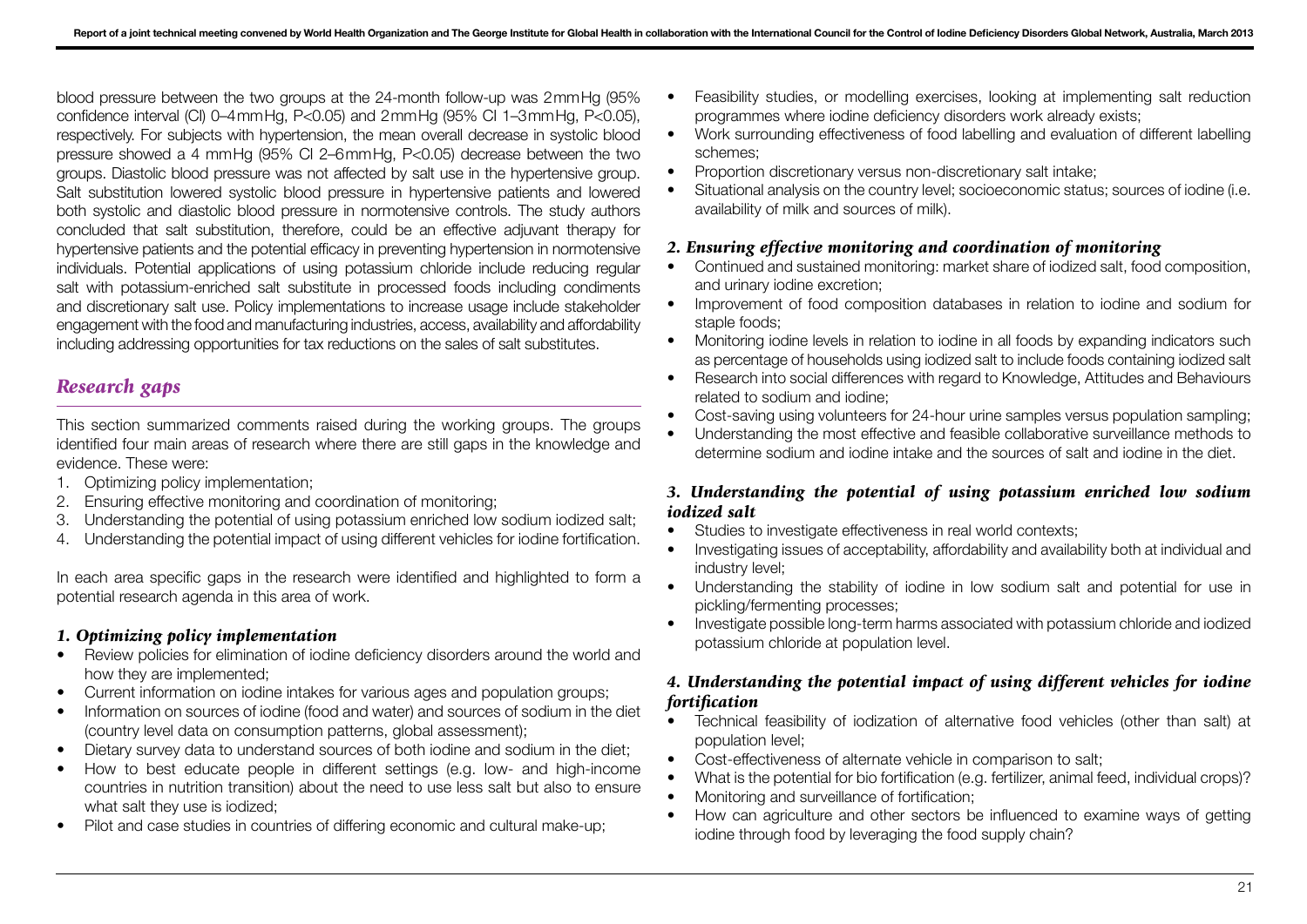# *Conclusions and actions*

There are opportunities to synergize both programmes to ensure optimal implementation of each by promoting the commonalities and complementarity of both programmes. Commonalities between the two programmes are that both are geared towards improving public health throughout the world through a population-wide approach with an emphasis on vulnerable groups. Both programmes adopt a multistakeholder approach and encompass health promotion, prevention, treatment and rehabilitation, and both programmes involve working closely with the food and catering industry.

The key difference is that the iodine fortification programme is based on salt being a vehicle to assure adequate iodine nutrition whereas for the salt reduction programme, salt is the main risk factor for cardiovascular disease. However this is not a barrier provided that there is a) full implementation of universal salt iodization (which would require a better and modified definition of USI); b) effective implementation of salt reduction policies including regulation of salt levels in foods; and c) increasing iodine levels in salt as salt intakes are decreased.

## *Moving forward*

A joint programme of work can be developed to outline the common project. Initially this would be two distinct programmes with overlapping areas clearly identified and strategies in place to ensure effective complementarity, and would address the following:

- Policy development and implementation
	- Coordinated strategies and programmes of work so that all policy documents recognize the importance of reducing salt and eliminating iodine deficiency disorders with an outline of the areas of complementarity;
	- Close collaboration and exchange of experience between teams responsible for implementing the two programmes (usually NCD and vitamin and mineral malnutrition);
	- Shared forums with relevant sectors of the food industry;
- Joint consumer education programmes and materials.
- Monitoring and evaluation
	- Coordinated cross-disciplinary research programmes geared towards maximizing effectiveness of implementation of both programmes;
	- Shared surveillance of salt and iodine intake through urinary analysis and dietary surveys;
	- Coordinated evaluations of national salt iodization and dietary salt reduction programmes against disease outcomes.
- Communication and advocacy
	- Shared messages emphasizing the importance of reducing salt and optimizing iodine intake;
	- Development of clear strategies to avoid inadvertent conflicting messages.
- Research
	- Identification of joint priorities for research;
	- Integration of salt reduction into existing iodine research programmes and vice versa.

## *Leadership and roles*

The core functions of WHO include providing leadership on matters critical to health and engaging in partnerships where joint action is needed; shaping the research agenda and stimulating the generation, translation and dissemination of valuable knowledge; setting norms and standards and promoting and monitoring their implementation; articulating ethical and evidence-based policy options; providing technical support; catalyzing change and building sustainable institutional capacity; and monitoring the health situation and assessing health trends . All these core functions are essential for these strategies to function coherently. UNICEF and a diverse group of public and private sector organizations are working to eliminate iodine deficiency through universal salt iodization. These agencies can join forces to coordinate and implement the joint programme of work with ICCIDD Global Network and the WHO Collaborating Centre on Population Salt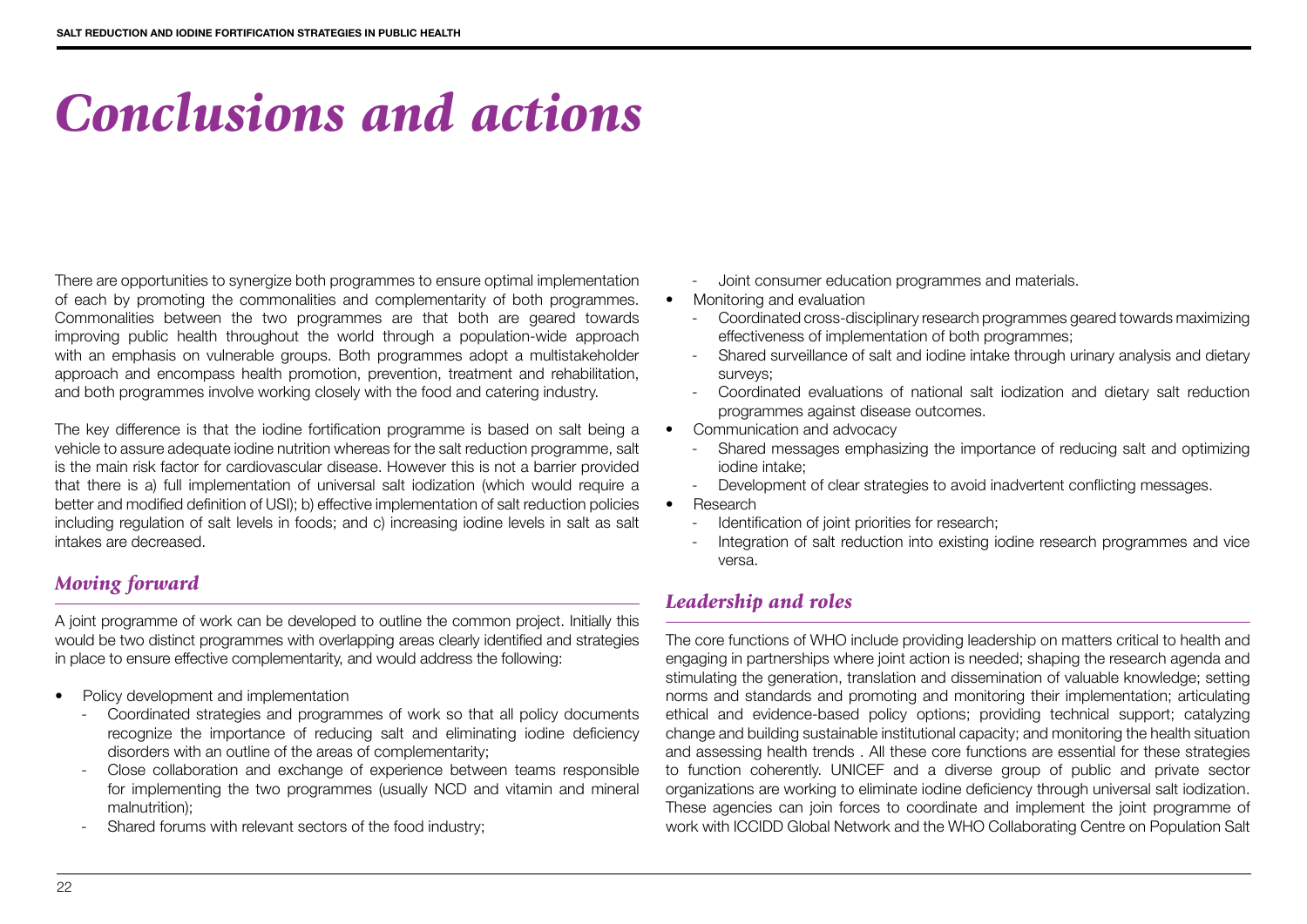Reduction in Sydney, Australia as technical experts. A multisectoral effort will involve a wide range of other organizations in the implementation, including ministries of health, non-government organizations, advocacy agencies, academic institutions, civil society and international industry (i.e. the processed food and non-alcoholic beverage industry and salt industry).

Governments will be encouraged to develop strategies to engage all departments (health, trade, finance, business) in support for universal salt iodization and effective policies and regulations to reduce salt consumption. The strategies should include targets for salt levels in foods; ensuring coordination of programme implementation through close engagement of noncommunicable disease and nutrition interest groups; and exploring a range of other fiscal and regulatory options – as an example, trade standards that promote importation and exportation of healthy foods and incentives for low sodium iodized salt.

Civil society action will be leveraged to support the joint implementation of the salt reduction and iodine deficiency elimination programmes and to promote both issues to relevant groups. This will include health organizations, legal advisors, stroke, heart and thyroid foundations, consumer groups, other affected groups and professional associations. International academic forums could also be used to promote programme integration.

Industry will have no role in policy-making but has an important role in implementation and therefore should be consulted with regards to implementation strategies. The salt industry is important in relation to universal salt iodization and salt substitutes/replacers may provide a commercial opportunity to support salt reduction strategies. Mechanisms to safeguard against potential conflicts of interest need to be established. Developing a consistent strategy and message, and identifying and managing conflicts of interest, will be key to the successful delivery of the strategy.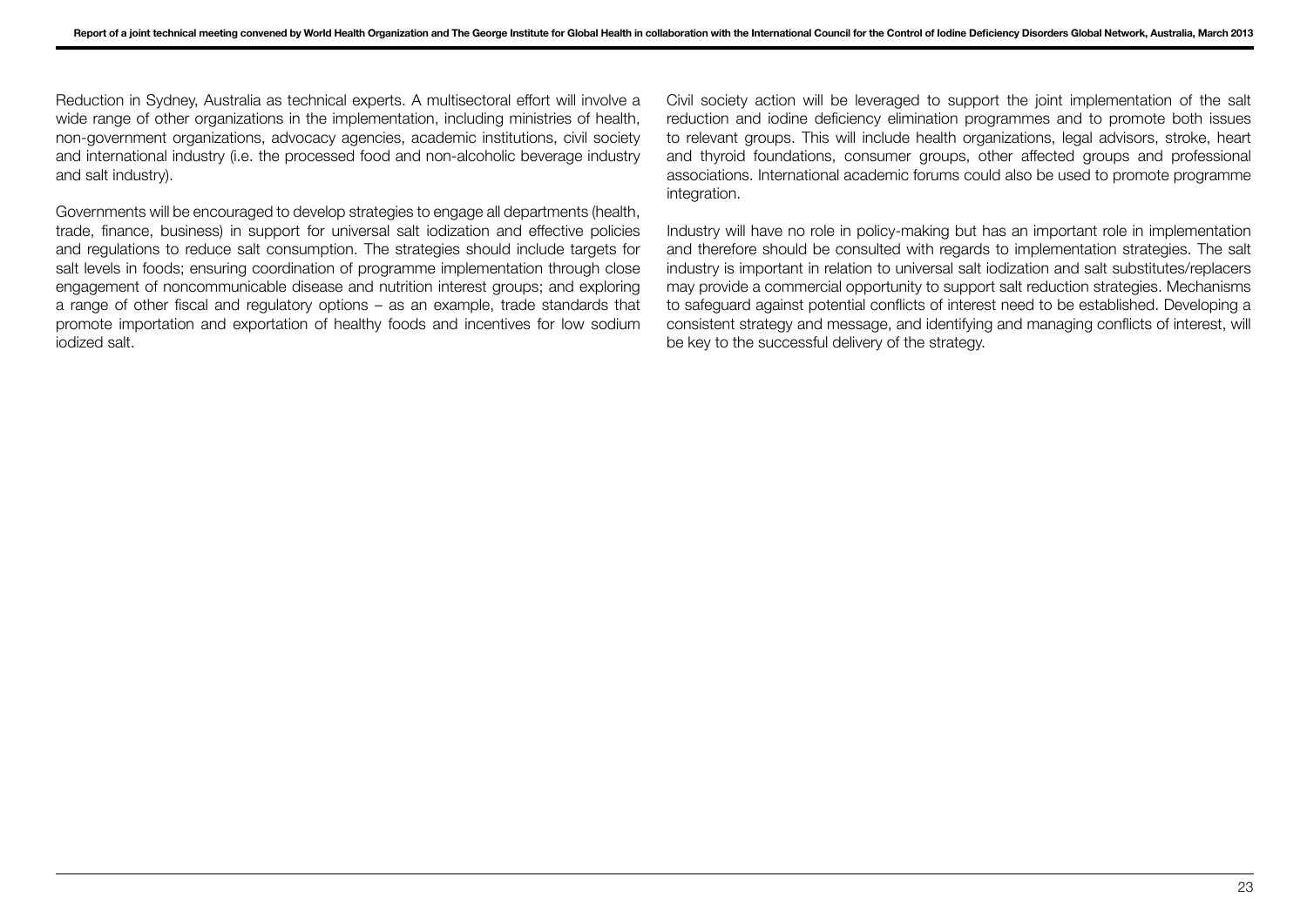# *References*

1. Lim SS et al. A comparative risk assessment of burden of disease and injury attributable to 67 risk factors and risk factor clusters in 21 regions, 1990-2010: a systematic analysis for the Global Burden of Disease Study 2010. *Lancet*, 2012, 380(9859):2224-60.

2. World Health Organization. *Global status report on noncommunicable diseases*. Geneva, 2010, http://www.who.int/nmh/publications/ncd\_report\_full\_en.pdf [accessed November 2013].

3. United Nations. *2011 High level meeting on prevention and control of noncommunicable diseases*. New York, 2011, http://www.un.org/en/ga/ncdmeeting2011/ [accessed November 2013].

4. World Health Organization. *Formal meeting of Member States to conclude the work on the comprehensive global monitoring framework, including indicators, and a set of voluntary global targets for the prevention and control of noncommunicable diseases*. Geneva, 5-7 November 2012, http://www.who.int/nmh/global\_monitoring\_framework/ en/ [accessed November 2013].

5. Zimmermann MB, Jooste PL, Pandav CS. Iodine-deficiency disorders. *Lancet*, 2008, 372(9645):1251-62.

6. World Health Organization. *Assessment of iodine deficiency disorders and monitoring their elimination: a guide for programme managers*. 3rd edition, Geneva, 2007, http:// whqlibdoc.who.int/publications/2007/9789241595827\_eng.pdf [accessed November 2013].

7. International Council for Control of Iodine Deficiency Disorders. *Salt iodization for the elimination of iodine deficiency*, 1995, http://www.ceecis.org/iodine/08\_production/00\_ mp/SI\_elim\_IDD\_1994venkatesh.pdf [accessed November 2013].

8. World Health Organization. *Salt as a vehicle for fortification: report of a WHO expert consultation, Luxembourg, 2007*. Geneva, 2008, http://www.who.int/nutrition/ publications/micronutrients/9789241596787/en/ [accessed November 2013].

9. World Health Organization. *Recommended iodine levels in salt and guidelines for monitoring their adequacy and effectiveness*. Geneva, 1996, http://www.who.int/ nutrition/publications/micronutrients/iodine\_deficiency/WHO\_NUT\_96.13/en/ [accessed November 2013].

10. World Health Organization. Global Strategy on Diet, Phyiscal Activity and Health. Geneva, 2004, http://www.who.int/dietphysicalactivity/strategy/eb11344/strategy\_ english\_web.pdf [accessed November 2013].

11. World Health Organization. 2008-2013 *Action Plan for the Global Strategy for the Prevention and Control of Noncommunicable Diseases*. Geneva, 2008, http:// whqlibdoc.who.int/publications/2009/9789241597418\_eng.pdf [accessed November 2013].

12. World Health Organization and World Economic Forum. *From burden to "best buys":reducing the economic impact of non-communicable diseases in low- and middle-income countries*. World Economic Forum, 2011, http://www.who.int/nmh/ publications/best\_buys\_summary/en/ [accessed November 2013].

13. World Health Organization. *Diet, nutrition and the prevention of chronic diseases:report of the joint WHO/FAO expert consultation*. Geneva, 2003, http://www. who.int/dietphysicalactivity/publications/trs916/en/ [accessed November 2013].

14. World Health Organization. *Reducing salt intake in populations: report of a WHO forum and technical meeting*. Geneva, 2006 (WHO Technical Report Series No.916), http://www. who.int/dietphysicalactivity/reducingsalt/en/index1.html [accessed November 2013].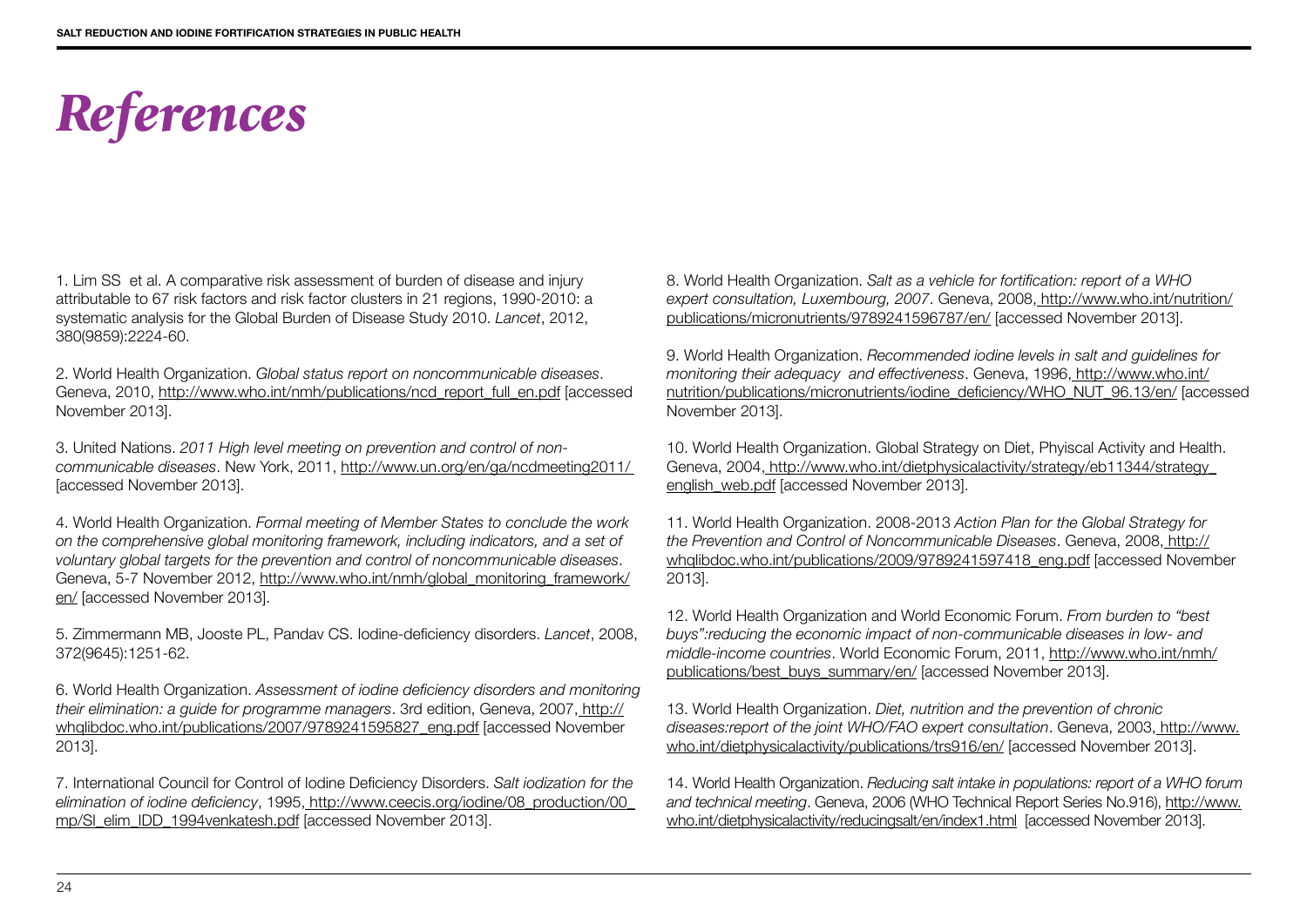15. World Health Organization. *Creating an enabling environment for populationbased salt reduction strategies: report of a joint technical meeting held by WHO and the Food Standards Agency, United Kingdom*. Geneva, 2010, http://www.who.int/ dietphysicalactivity/reducingsalt/en/ [accessed November 2013].

16. World Health Organization. *Strategies to monitor and evaluate population sodium consumption and sources of sodium in the die*t. Geneva, 2011, http://www.who.int/ dietphysicalactivity/reducingsalt/en/ [accessed November 2013].

17. World Health Organization. *Guideline: sodium intake for adults and children.* Geneva 2012, http://www.who.int/nutrition/publications/guidelines/sodium\_intake/en/ [accessed November 2013].

18. Aburto NJ et al. Effect of lower sodium intake on health: systematic review and meta-analyses. *British Medical Journal*. 2013, 346:f1326.

19. World Health Organization. *Guideline: potassium intake for adults and children*. Geneva, 2012, http://www.who.int/nutrition/publications/guidelines/potassium\_intake/ en/ [accessed November 2013].

20. Webster JL et al. Salt reduction initiatives around the world. *Journal of Hypertension*, 2011, 29(6):1043-50.

21. Pan America Health Organization. *Salt-Smart Americas: a guide for country-level action*. Washington, DC, 2013, http://www.paho.org/hq/index.php?option=com\_conte nt&view=article&id=8677&Itemid=39984 [accessed November 2013].

22. World Health Organization. *Mapping salt reduction initiatives in the WHO European Region*. Copenhagen, 2013, http://www.euro.who.int/en/health-topics/diseaseprevention/nutrition/publications/2013/mapping-salt-reduction-initiatives-in-the-whoeuropean-region [accessed November 2013].

23. World Health Organization. *Regional consultation on strategies to reduce salt intake*. Geneva, 2010, http://www.wpro.who.int/noncommunicable\_diseases/ documents/RCStratReduce\_Salt\_Intake/en/index.html [accessed November 2013].

24. Cappuccio FP et al. Policy options to reduce population salt intake. *British Medical Journal*, 2011, 11:343.

25. Sadler K et al. National Diet and Nutrition Survey - Assessment of dietary sodium

in adults (aged 19 to 64 years) in England, 2011, www.wp.dh.gov.uk/transparency/ files/2012/06/Sodium-Survey-England-2011\_Text\_to-DH\_FINAL1.pdf [accessed November 2013].

26. National Institute for Health and Clinical Excellence. *Prevention of cardiovascular disease at the population level*. NICE, London, 2010, http://guidance.nice.org.uk/PH25 [accessed November 2013].

27. Andersson M, Karumbunathan V, Zimmermann MB. Global iodine status in 2011 and trends over the past decade. *The Journal of Nutrition*, 2012, 142(4):744-50.

28. Ramakrishnan U. Prevalence of micronutrient malnutrition worldwide. *Nutrition Reviews*, 2002, 60(5 Pt 2):S46-52.

29. Zimmermann MB. Iodine deficiency. *Endocrine Reviews*. 2009, 30(4):376-408.

30. Li M et al. Are Australian children iodine deficient? Results of the Australian National Iodine Nutrition Study. *The Medical Journal of Australia*, 2006, 184(4):165-9.

31. World Health Organization. *Urinary iodine concentrations for determining iodine status deficiency in populations*. Vitamin and Mineral Nutrition Information System, Geneva, 2013, http://www.who.int/vmnis/indicators/en/ [accessed November 2013].

32. World Health Organization Secretariat on behalf of the participants of the Consultation. Prevention and control of iodine deficiency in pregnant and lactating women and in children less than 2-years-old: conclusions and recommendations of the Technical Consultation. *Public Health Nutrition*, 2007;10:1606-11.

33. Horton S. The economics of food fortification. *The Journal of Nutrition*, 2006, 136(4):1068-71.

34. Kusic Z et al. Current status of iodine intake in Croatia - the results of 2009 survey. *Collegium Antropologicum*, 2012, 36(1):123-8.

35. Abudou M WT, Candeias V, Aburto NJ. Iodized salt for preventing iodine deficiency disorders: Update of a Cochrane systematic review. *Cochrane Database of Systematic Reviews*, 2013 (in press).

36. Li M, Eastman CJ. The changing epidemiology of iodine deficiency. *Nature Reviews Endocrinology*, 2012, 8(7):434-40.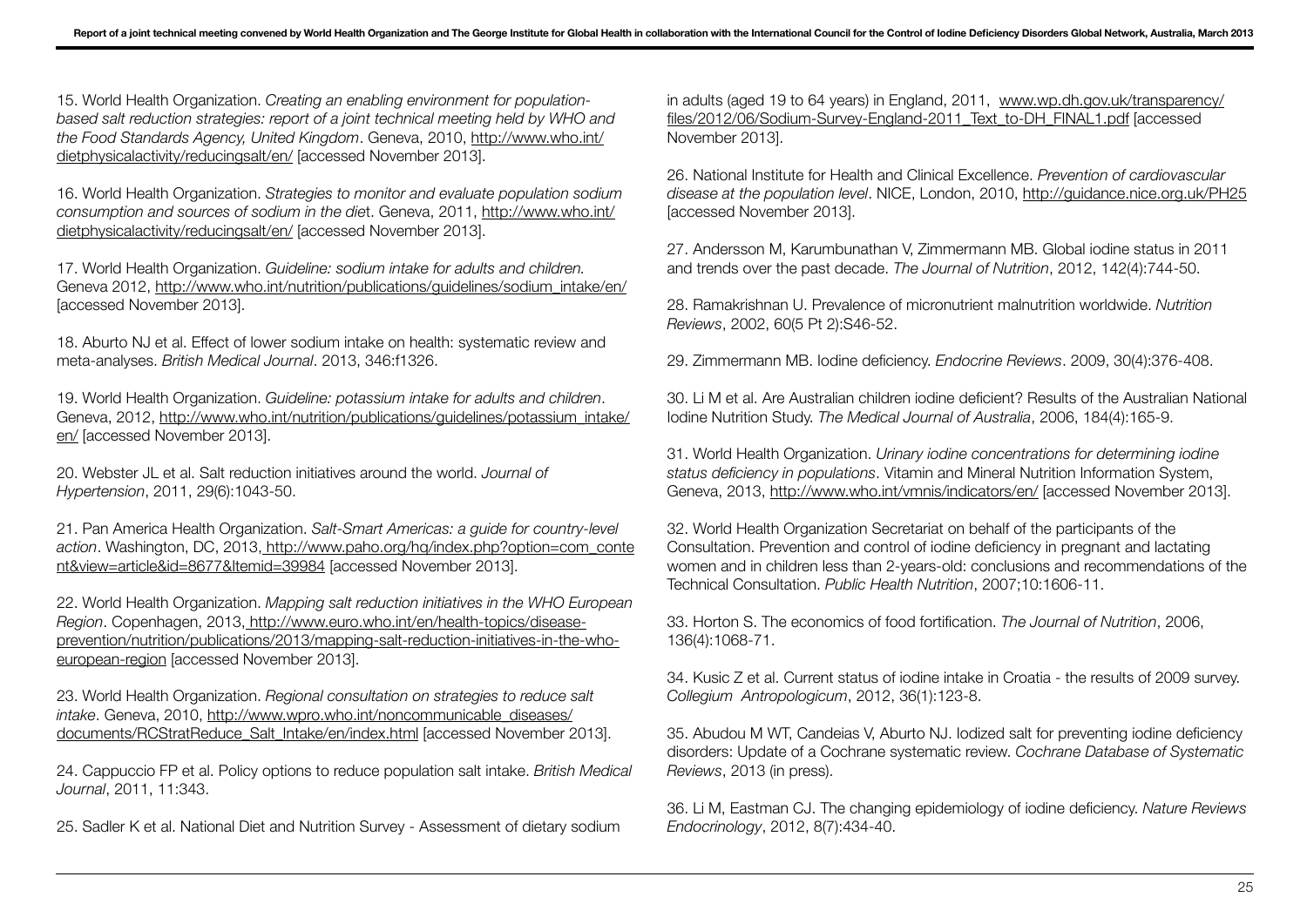37. Charlton KE, Skeaff S. Iodine fortification: why, when, what, how, and who? *Current Opinion in Clinical Nutrition and Metabolic Care*, 2011, 14(6):618-24.

38. Zimmerman MB. *Key barriers to global iodine deficiency disorder control: a summary*. A2Z Technical Brief, 2007.

39. Charlton KE et al. Suboptimal iodine status of Australian pregnant women reflects poor knowledge and practices related to iodine nutrition. *Nutrition*, 2010, 26(10):963-8.

40. Eastman CJ. Where has all our iodine gone? *The Medical Journal of Australia*, 1999, 171(9):455-6.

41. Charlton KE, Yeatman HR, Houweling F. Poor iodine status and knowledge related to iodine on the eve of mandatory iodine fortification in Australia. *Asia Pacific Journal of Clinical Nutrition*, 2010, 19(2):250-5.

42. Li M et al. Can even minimal news coverage influence consumer health-related behaviour? A case study of iodized salt sales, Australia. *Health Education Research*, 2008, 23(3):543-8.

43. Depaoli KM et al. Improved iodine status in Tasmanian schoolchildren after fortification of bread: a recipe for national success. *The Medical Journal of Australia*, 2013, 198(9):492-4.

44. Charlton KE et al. Urinary sodium excretion, dietary sources of sodium intake and knowledge and practices around salt use in a group of healthy Australian women. *Australian and New Zealand Journal of Public Health*, 2010, 34(4):356-63.

45. Beard TC et al. The Hobart Salt Study 1995: few meet national sodium intake target. *The Medical Journal of Australia*, 1997, 166(8):404-7.

46. Keogh JB, Clifton PM. Salt intake and health in the Australian population. *The Medical Journal of Australia*, 2008, 189(9):526.

47. Australian Government Department of Health and Aging. *The Food and Health Dialogue*, 2011,

http://www.foodhealthdialogue.gov.au/internet/foodandhealth/publishing.nsf/Content/ about-us [accessed November 2013].

48. Sooch S, Ramalingaswami V. Preliminary report of an experiment in the Kangra valley for the prevention of Himalayan endemic goitre with iodized salt. *Bulletin of the World Health Organization*, 1965, 32(3):299.

49. Pandav C, Anand K. Towards the elimination of iodine deficiency disorders in India. *The Indian Journal of Pediatrics*, 1995, 62(5):545-55.

50. Radhika G et al. Dietary salt intake and hypertension in an urban South Indian Population [CURES-53]. *Journal of the Association of Physicians of India*, 2007, 55:405-11.

51. Pretell EA et al. Iodine nutrition improves in Latin America. *Thyroid*, 2004, 14(8):590-9.

52. Pan America Health Organization. *Improving public health in the Americas by optimizing sodium and iodine intakes*. Washington DC, 2011, http://www.paho.org/ hq/index.php?option=com\_content&view=article&id=5206%3Aimproving-publichealth-through-optimal-intake-of-iodine-and-sodium&catid=1613%3Ahsd0202 cardiovascular-diseases-events&Itemid=1767&lang=en [accessed November 2013].

53. Ribic CH et al. Salt intake of the Slovene population assessed by 24-hour urinary sodium excretion. *Public Health Nutrition*, 2010, 13(11):1-7.

54. Štimec M et al. Iodine intake of Slovenian adolescents. *Annals of Nutrition and Metabolism*, 2007, 51(5):439-47.

55. Štimec M et al. Adequate iodine intake of Slovenian adolescents is primarily attributed to excessive salt intake. *Nutrition Research*, 2009, 29(12):888-96.

56. Bertram Y et al. Reducing the sodium content of high-salt foods: effect on cardiovascular disease in South Africa. *South African Medical Journal*, 2012, 102(9):743-5.

57. Charlton KE et al. A lowered salt intake does not compromise iodine status in South Africa, a country with mandatory salt iodization. *Nutrition*, 2013, 29(4):630-4.

58. Charlton KE et al. Diet and blood pressure in South Africa: intake of foods containing sodium, potassium, calcium, and magnesium in three ethnic groups. *Nutrition*, 2005, 21(1):39-50.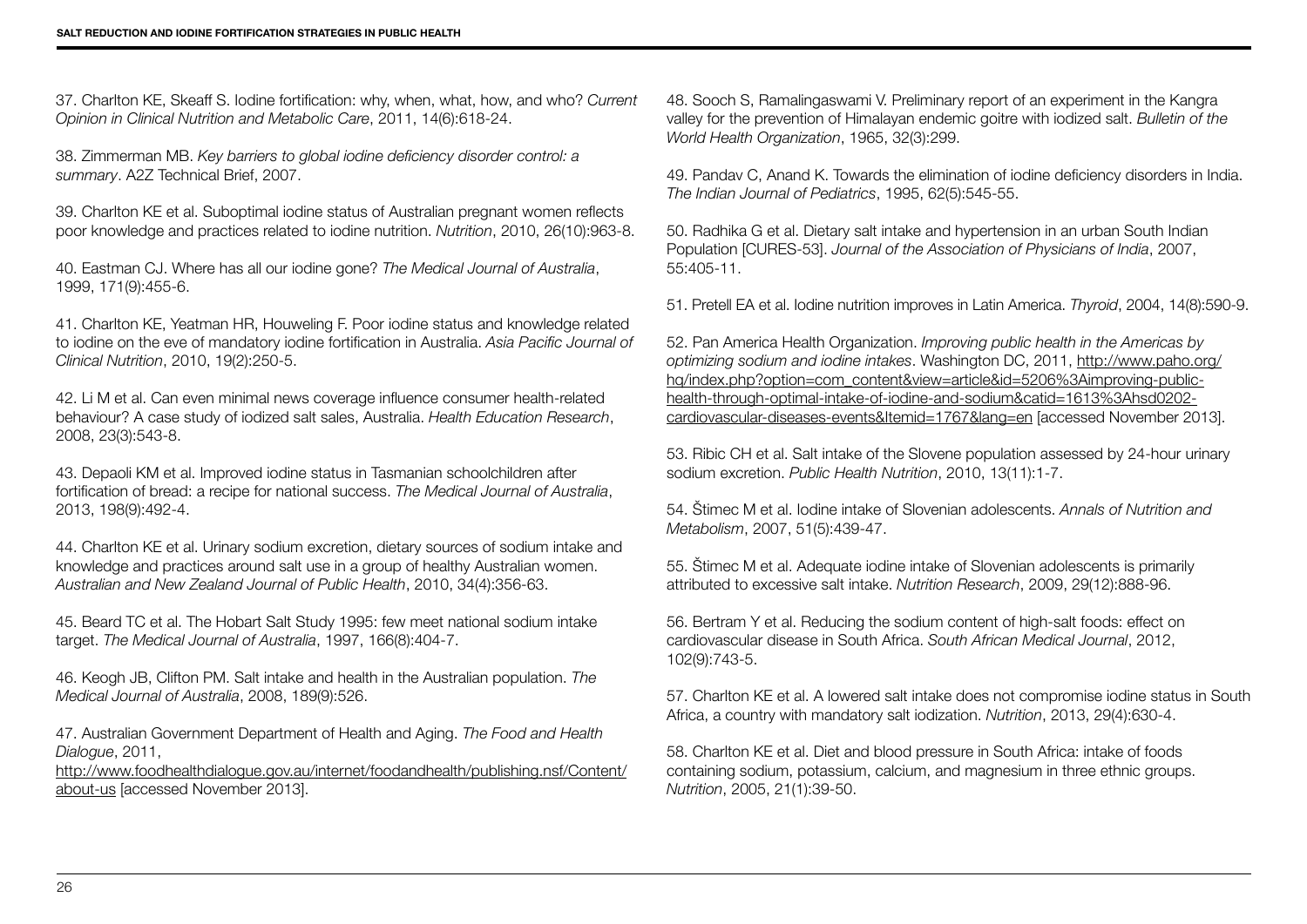59. Campbell NR et al. Collaboration to optimize dietary intakes of salt and iodine: a critical but overlooked public health issue. *Bulletin of the World Health Organization*, 2012, 90(1):73-4.

60. Campbell NR et al. Need for coordinated programs to improve global health by optimizing salt and iodine intake. *Pan American Journal of Public Health*, 2012, 32(4):281-6.

61. Eastman CJ, Jooste P. Current challenges in meeting global iodine requirements. In: Bhutta ZA Hurrell, RF, Rosenberg IH eds. *Meeting mirconutrient requirements for heatlh and development*. Basel, Karger AG, Nestle Nutrition Workshop Series, Vol 70, 2012, 147-60 .

62. World Health Organization and the United Nations Children's Fund. *Joint statement: Reaching optimal iodine nutrition in pregnant and lactating women and young children*. Geneva; New York, 2007, http://www.who.int/nutrition/publications/WHOStatement\_\_ IDD\_pregnancy.pdf [accessed November 2013].

63. World Health Organization and the Food and Agriculture Organization of the United Nations. *Guidelines on food fortification with micronutrients*. Geneva; Rome, 2006, http://www.who.int/nutrition/publications/micronutrients/9241594012/en/ [accessed November 2013].

64. Land M et al. Iodine fortification of foods and condiments for preventing iodine deficiency disorders (protocol). *Cochrane Database of Systematic Reviews*, 2013.

65. Zhou B et al. Long-term effects of salt substitution on blood pressure in a rural North Chinese population. *Journal of Human Hypertension*, 2012, 20(10):63.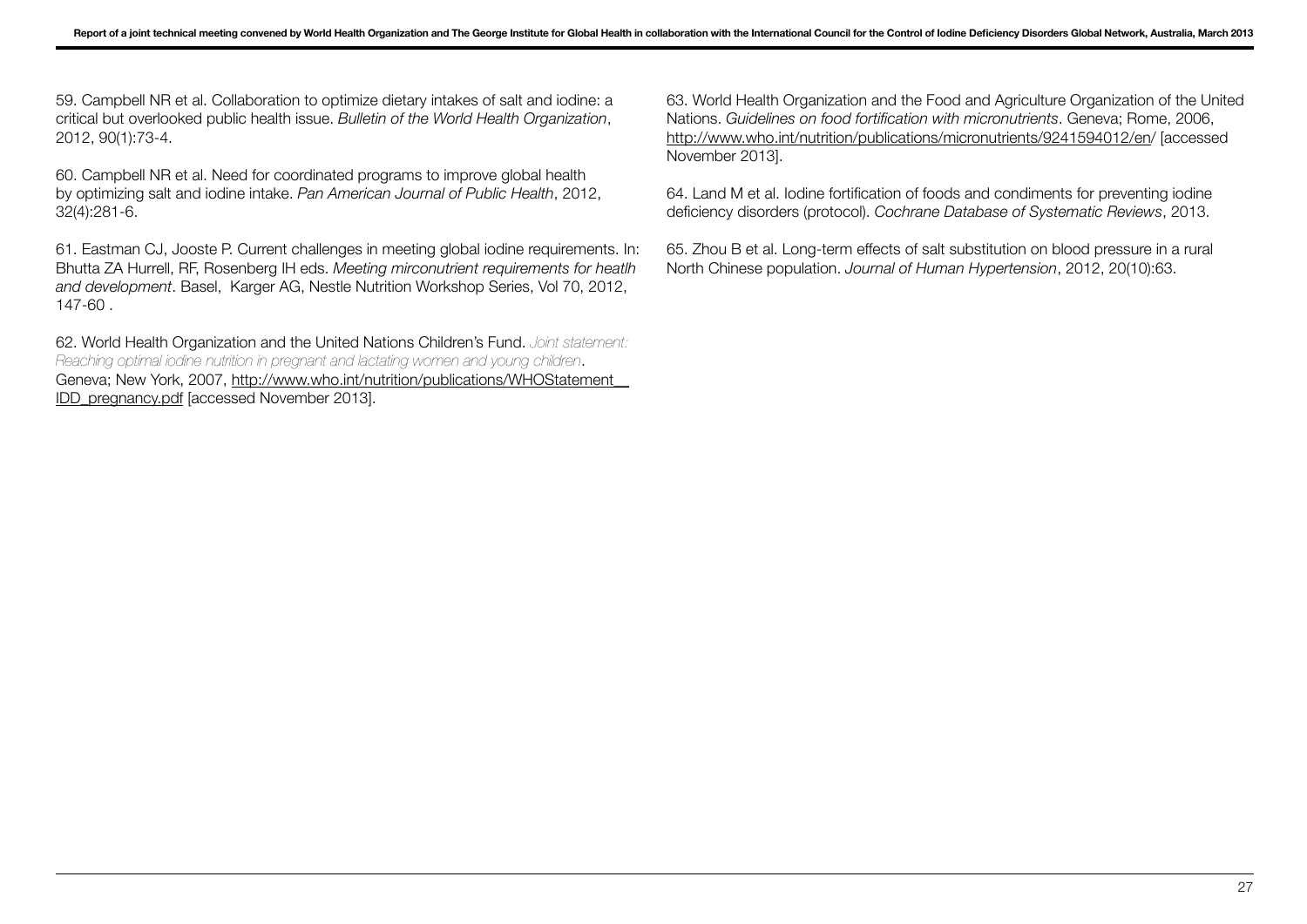# *Annex 1 List of participants*

\*Participants invited, but were unable to attend.

#### *Mr Alaa I. Abu Rub\**

**Director** Nutrition Department Ministry of Health Palestinian Authority Ramallah West Bank and Gaza Strip

### *Dr Nancy Aburto*

Nutrition Advisor World Food Programme Via cesare giulio viola 68–70 00148 Rome Italy

### *Dr Nawal Al-Hamad\**

Ministry of Health PO Box 24225 Safat, 13103 Kuwait

### *Professor Norm Campbell*

Departments of Medicine, Community Health Sciences and Physiology and Pharmacology TRW, The University of Calgary 3280 Hospital Drive NW Calgary Alberta, T2N 4Z6 Canada

### *Professor Franco Cappuccio*

University of Warwick, Warwick Medical School Gibbet Hill Road Coventry CV4 7AL, United Kingdom of Great Britain and Northern Ireland

### *Professor Karen Charlton*

Associate Professor School of Health Sciences The University of Wollongong School of Health Sciences NSW 2522 Australia

### *Dr Omar Dary*

Principal Associate/Scientist International Economic Growth Abt Associates Inc. 4550 Montgomery Ave, Suite 800 North Bethesda MD 20814 United States of America

### *Dr Anil Deelchand\**

Acting Director Health Services Ministry of Health and Quality of Life Republic of Mauritius Manilall Doctor Street Solferino no. 1 Vacoas Mauritius

### *Dr Nadia Elgarib\**

**Head** Nutrition Department Ministry of Health PO Box 12 Manama **Bahrain** 

### *Professor Creswell J. Eastman*

Sydney Thyroid Clinic Westmead Specialist Centre 16–18 Mons Road Westmead NSW 2145 Australia

### *Professor Paul Elliott*

**Chair** Epidemiology and Public Health Medicine Imperial College London School of Public Health St Mary's Campus Norfolk Place London W2 1P6 United Kingdom of Great Britain and Northern Ireland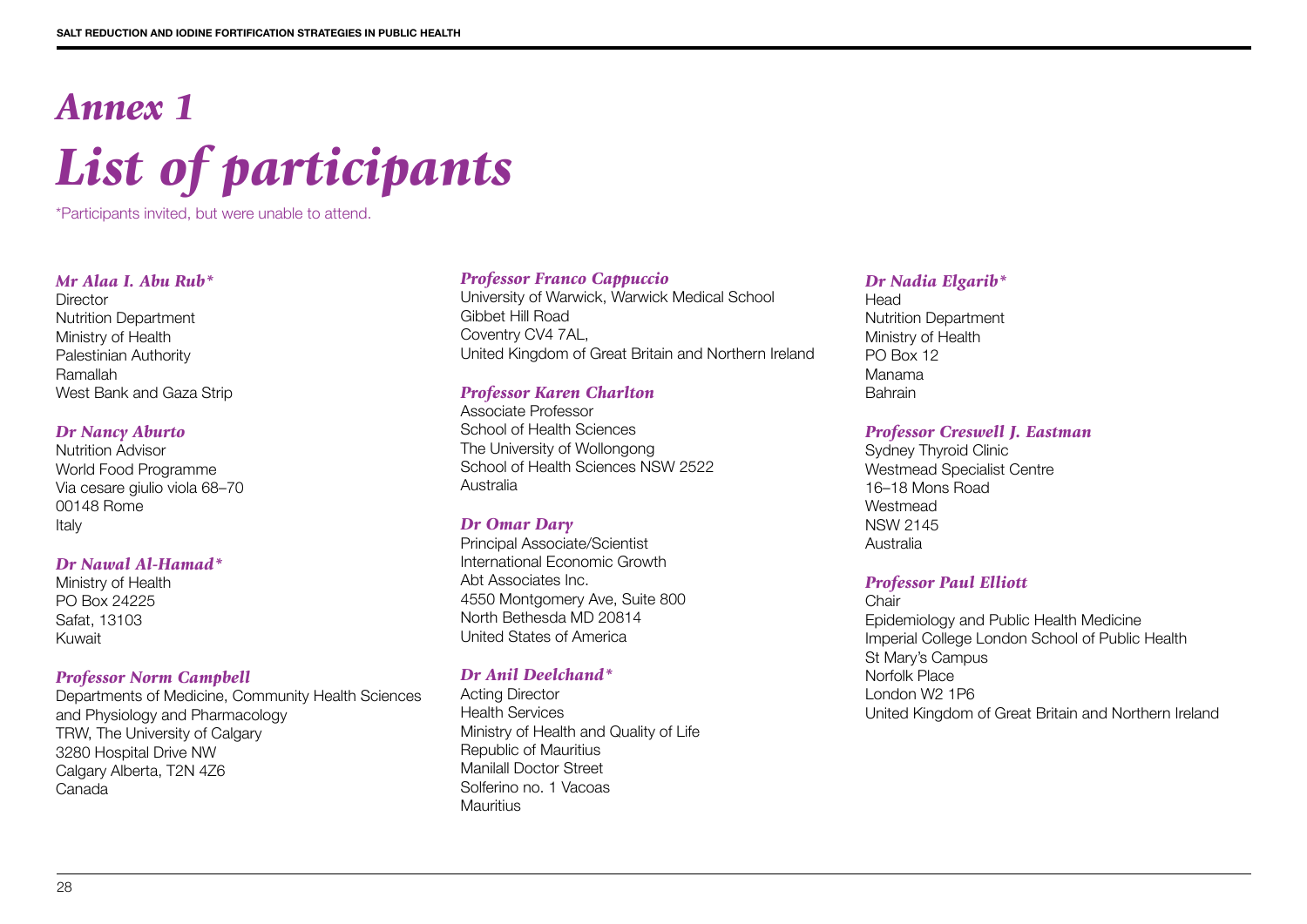### *Ms Julia Edmonds*

Senior Adviser Science and Risk Directorate Standards Branch Ministry for Primary Industries Manatū Ahu Matua Pastoral House 25 The Terrace PO Box 2526 Wellington 6140 New Zealand

### *Mr Eduardo Augusto Fernandes Nilson*

Substitute Coordinator Coordination of Food and Nutrition Ministry of Health **Brasília** Brazil

### *Professor Victoria Flood*

Associate Professor School of Health Sciences The University of Wollongong School of Health Sciences NSW 2522 Australia

### *Professor Jonathan Gorstein*

University of Washington Department of Global Health Seattle, WA United States of America

### *Dr Gu Dongfeng*

Vice-President Fu Wai Hospital and Cardiovascular Institute Chinese Academy of Medical Sciences No. 167 Beilishi Road, Beijing 100037 People's Republic of China

### *Professor Jane Halton*

**Secretary** Department of Health and Ageing 14th Floor Scarborough House Atlantic Street Woden ACT 2606 GPO Box 9848, MDP 84 Canberra ACT 2601 Australia

### *Dr Mustapha Feisul Idzwan*

Public Health Specialist Cardiovascular Diseases & Diabetes Unit Non-Communicable Disease Section Disease Control Division, Ministry of Health Level 2, Block E3, Complex E Federal Government Administrative Centre 62590 Putrajaya Malaysia

### *Dr Renuka Jayatissa*

Head Department of Nutrition Consultant Medical Nutritionist Medical Research Institute Colombo Sri Lanka

### *Mr Seyed Abolghasem Jazayeri\**

Professor of Nutrition Department of Nutrition and Biochemistry School of Public Health Tehran University of Medical Sciences PO Box 14155/6446, Tehran Islamic Republic of Iran

#### *Dr Pieter Jooste*

7 Roy Campell Crescent Parow North 7500 Cape Town South Africa

### *Dr Cho-il Kim*

**Director** Department of Health Industry & Policy Korea Health Industry Development Institute OHTAC, 187 Osongsaengmyung-2-ro Osong-eup, Chungwon-gun Choongchungbuk-do, 363–700 Republic of Korea

### *Ms Mary-Anne Land*

The George Institute for Global Health PO Box M201 Missenden Road Camperdown NSW 2050 Australia

### *Dr Li Mu*

University of Sydney School of Public Health Sydney Medical School Edward Ford Building A27 The University of Sydney NSW 2006 Australia

### *Professor Dorothy Mackerras*

Chief Public Health Nutrition Advisor Food Standards Australia New Zealand Boeing House 55 Blackall Street Barton ACT 2600 Canberra Australia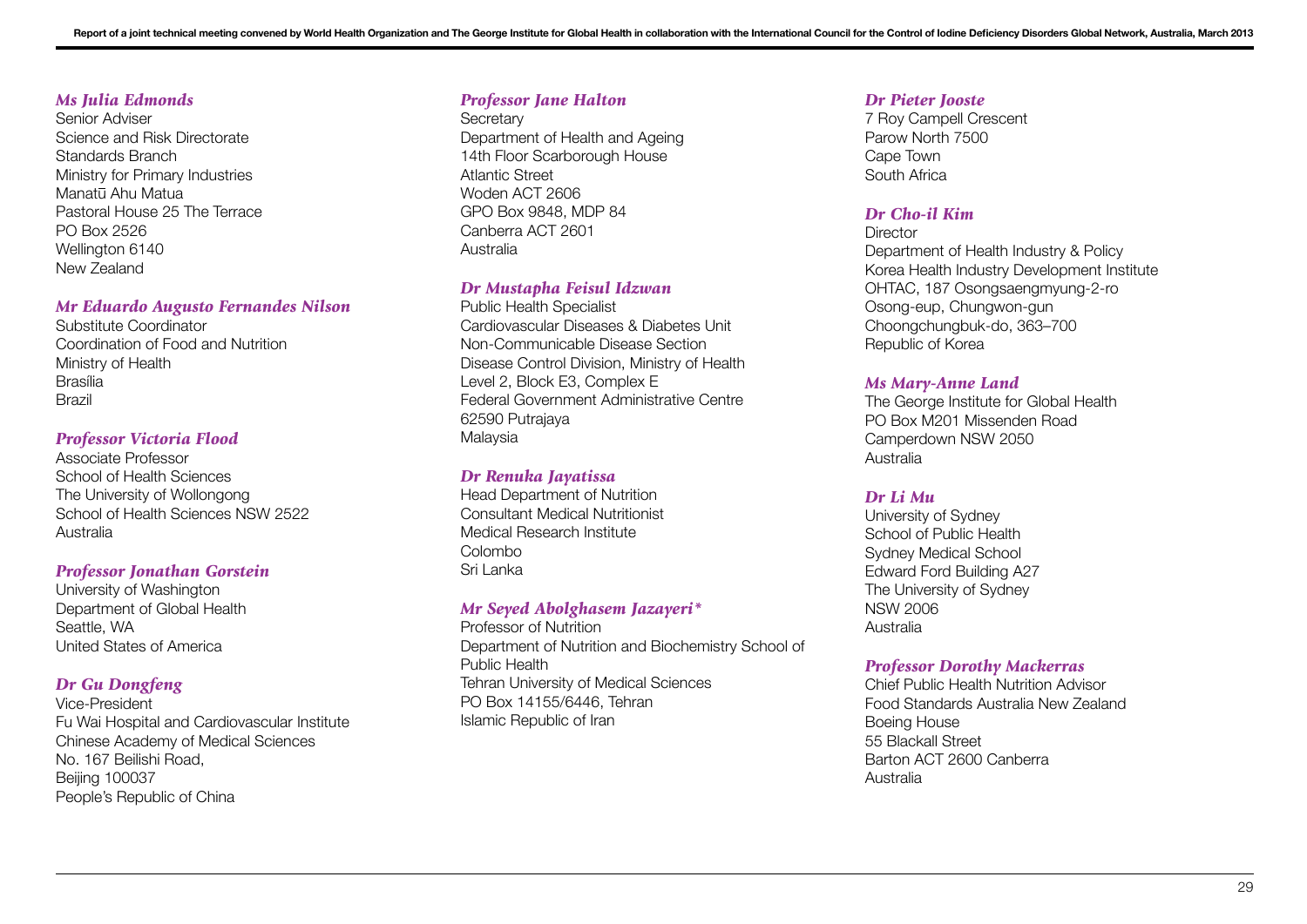### *Dr Regina Moench-Pfanner\**

Director, Singapore Office GAIN – Global Alliance for Improved Nutrition 354 Tanglin Road #03-13/14 Singapore 247672 **Singapore** 

### *Professor Rob Moodie*

Professor of Public Health Melbourne School of Population Health and Global Health University of Melbourne Room 517, Level 5 207 Bouverie St, Carlton 3010 Australia

### *Professor Bruce Neal*

The George Institute for Global Health PO BOX M201 Missenden Road Camperdown NSW 2050 Australia

### *Professor Elijah Ogola\**

Department of Clinical Medicine and Therapeutics College of Health University of Nairobi PO BOX 79 00202 Nairobi Kenya

### *Dr Chandrakant S. Pandav\**

Centre for Community Medicine All India Institute of Medical Sciences Ansari Nagar New Delhi 110 029 India

### *Dr Eduardo A. Pretell*

Regional Coordinator for America *ICCIDD Global Network*  Av. Paseo de la República 3691, Ofic. 401-A San Isidro, Lima 27 Peru

### *Dr Rajan Sankar*

Country Manager and Senior Advisor Global Alliance for Improved Nutrition (GAIN) Suite 15 AB AMAN New Delhi Lodhi Road New Delhi India

### *Dr Sheila Skeaff*

University of Otago Dept of Human Nutrition PO Box 56 Dunedin New Zealand

### *Dr Jimaima Schulz\**

50 Nailuva Rd Suva Fiji

### *Dr Joop van Raaij*

Senior Scientist Public Health Nutrition Centre for Nutrition, Prevention and Health Services WHO Collaborating Centre for Nutrition **Head** National Institute for Public Health and the Environment, RIVM PO Box 1 3720 BA Bilthoven The Netherlands

### *Dr Jacqui Webster*

*The George Institute*

The George Institute for Global Health PO Box M201 Missenden Road Camperdown NSW 2050 Australia

### *Professor Wu Yangfeng*

The George Institute CHINA Level 18, Tower B, Horizon Tower No. 6 Zhichun Road, Haidian District, Beijing 100088 People's Republic of China

### *Professor Michael Zimmermann*

Laboratory for Human Nutrition Swiss Federal Institute of Technology (ETH) Zürich ETH Zentrum, Schmelzbergstrasse 7 LFV E19 8092 Zürich **Switzerland**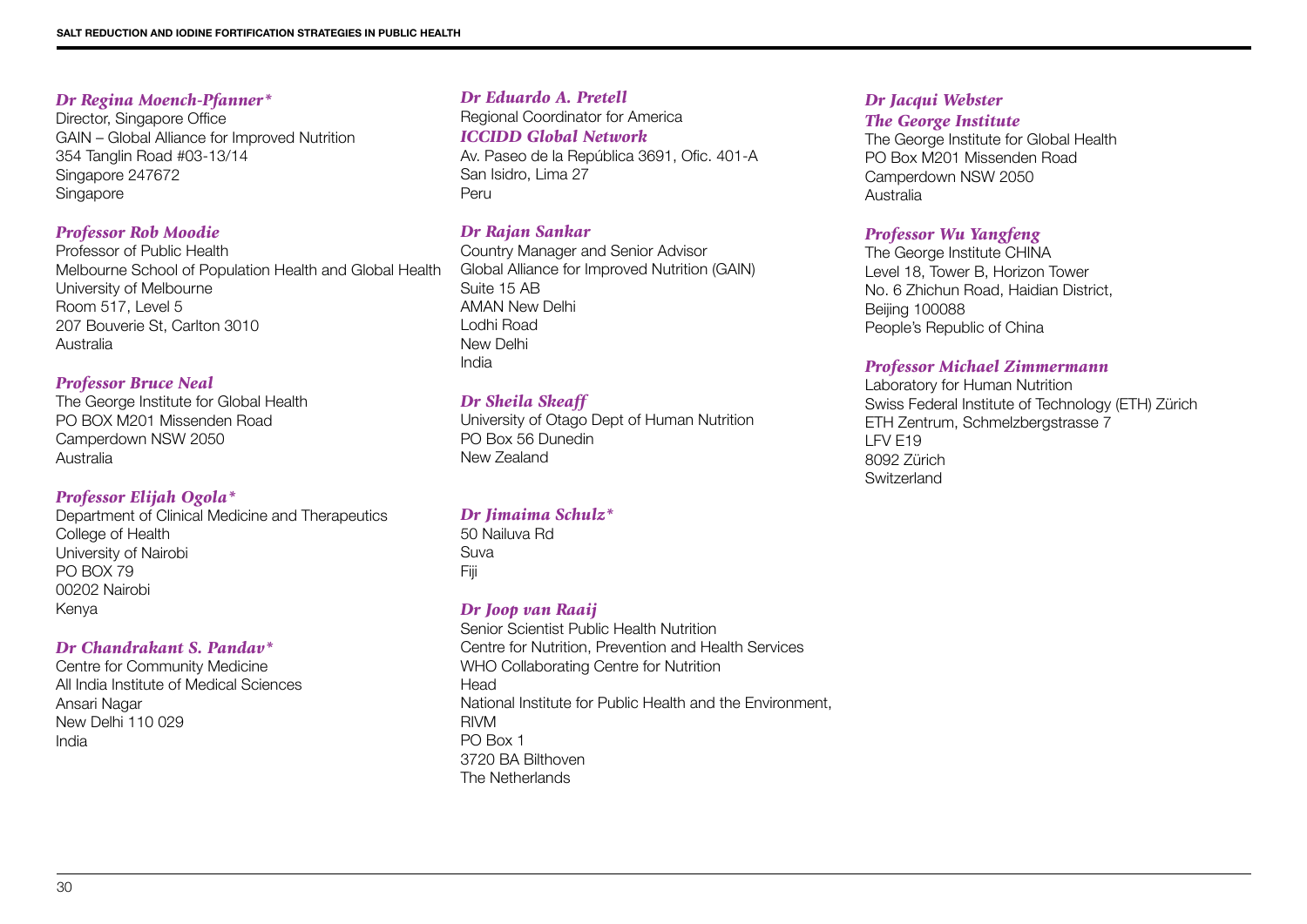## *World Health Organization*

### *Dr Ayoub Al-Jawaldeh*

Medical Officer **Nutrition** World Health Organization Regional Office for the Eastern Mediterranean Abdul Razzak Al Sanhouri Str Nasr City Cairo 11371 **Egypt** 

### *Dr Kunal Bagchi*

Regional Adviser Nutrition & Food Safety and Active Healthy Ageing World Health Organization Regional Office for South-East Asia World Health House Indraprastha Estate Mahatama Gandhi Road New Delhi 110002 India

### *Dr Douglas Bettcher*

**Director** Prevention of Noncommunicable Diseases World Health Organization Avenue Appia 20 1211 Geneva 27 **Switzerland** 

### *Dr João Breda\**

Programme Manager Nutrition, Physical Activity and Obesity Programme Division of Noncommunicable Diseases and Health Promotion World Health Organization Regional Office for Europe Scherfigsvej 8 2100 Copenhagen Denmark

### *Mr Peter Sousa Hoejskov*

Technical Officer Food Safety and NCD World Health Organization Division of Pacific Technical Support Level 4, Provident Plaza One Downtown Boulevard 33 Ellery Street PO Box 113 Suva Fiji

### *Dr Branka Legetic*

Advisor & Coordinator a i Noncommunicable Diseases World Health Organization Regional Office for the Americas Pan American Sanitary Bureau 525, 23rd Street, N.W. Washington D.C. 20037 Unites States of America

### *Dr Juan Pablo Pena-Rosas*

Coordinator Evidence and Programme Guidance World Health Organization Avenue Appia 20 1211 Geneva 27 **Switzerland** 

#### *Dr Chandralall Sookram*

Medical Officer Noncommunicable Diseases Health Risk Factors World Health Organization Regional Office for Africa Cité du Djoué PO Box 06 Brazzaville Republic of Congo

### *Dr Cherian Varghese*

Senior Medical Officer (NCD) Noncommunicable Diseases and Health Promotion World Health Organization Regional Office for the Western Pacific PO Box 2932 Manila 1000 **Philippines** 

### *Dr Godfrey Xuereb*

Programme Officer Surveillance and Population-based Prevention World Health Organization Avenue Appia 20 1211 Geneva 27 **Switzerland**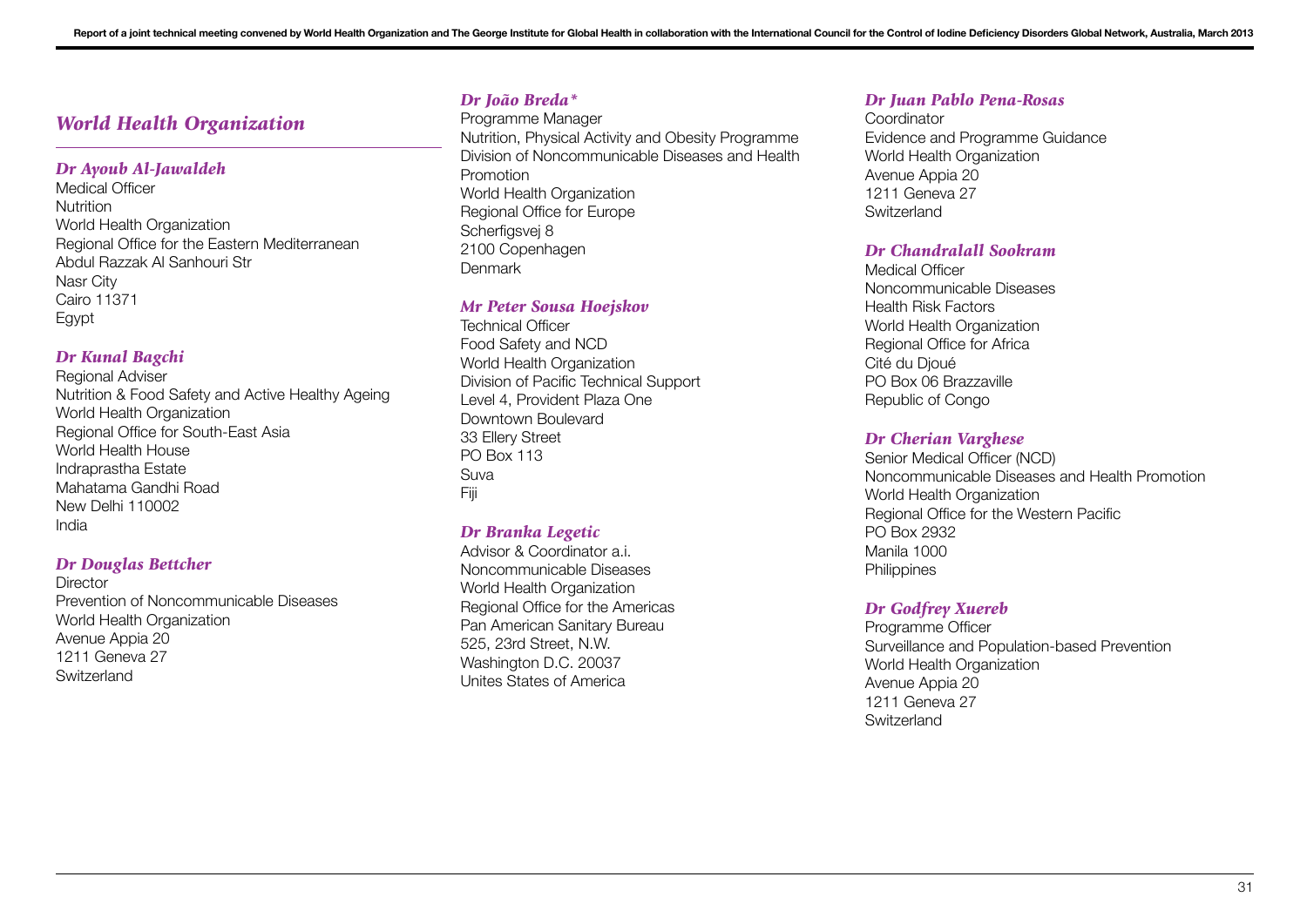# *Annex 2 Meeting agenda*

| Tuesday 26 March 2013 - Technical Meeting |                                                                                                                                                                                                                                                                          |                                                                           |
|-------------------------------------------|--------------------------------------------------------------------------------------------------------------------------------------------------------------------------------------------------------------------------------------------------------------------------|---------------------------------------------------------------------------|
|                                           | Objectives: Review and discuss ongoing initiatives, policies and programmes aimed at reducing salt/sodium intake at the population level and using salt as a vehicle for iodine fortification.                                                                           |                                                                           |
| 08:30-09:00                               | Welcome<br>- Objectives and expected outcomes of the meeting<br>- Welcome and Introduction of the participants and verbal declaration of conflicts of interest<br>- Nomination of chair, co-chair and rapporteur and adoption of agenda<br>- Administrative arrangements | Dr Douglas Bettcher<br>Professor Bruce Neal and<br>Dr Michael Zimmermann  |
| 09:00-09:20                               | Disease burden attributable to NCDs and micronutrient deficiencies in Australia and internationally                                                                                                                                                                      | Professor Jane Halton                                                     |
| $09:20 - 09:40$                           | Overview of conclusions from the WHO Consultation: Salt as a vehicle for food fortification                                                                                                                                                                              | Dr Juan Pablo Pena Rosas                                                  |
| 09:40-10:00                               | Progress and key elements of what makes salt reduction strategies effective? Current levels of salt intake, monitoring and evaluation                                                                                                                                    | Dr Jacqui Webster                                                         |
| $10:30 - 11:00$                           | Progress and key elements of what makes iodization strategies effective? Current levels of iodine intake, monitoring and evaluation                                                                                                                                      | Dr Michael Zimmermann                                                     |
| $11:00 - 11:30$                           | What is the evidence that salt reduction and iodine fortification strategies are compatible?                                                                                                                                                                             | Professor Norm Campbell                                                   |
| $11:30-12:00$                             | Update on Cochrane systematic review on the effects of salt iodization to prevent iodine deficiency disorders                                                                                                                                                            | Dr Nancy Aburto                                                           |
| 12:00-13:30                               | Lunch                                                                                                                                                                                                                                                                    |                                                                           |
| 13:30-14:15                               | Roundtable with case studies on salt iodization and salt reduction strategies from South Africa, Australia, India and Slovenia                                                                                                                                           | Professor Karen Charlton<br>Dr Rajan Sankar<br>Professor Franco Cappuccio |
| 14:15-15:00                               | Roundtable discussion                                                                                                                                                                                                                                                    |                                                                           |
| 15:30-16:30                               | Working group: What are the priorities for supporting national and international efforts in optimising salt/sodium and iodine intake<br>at the population level?                                                                                                         | Facilitators                                                              |
| 16:30-17:30                               | Working group presentation and discussion                                                                                                                                                                                                                                | Chair                                                                     |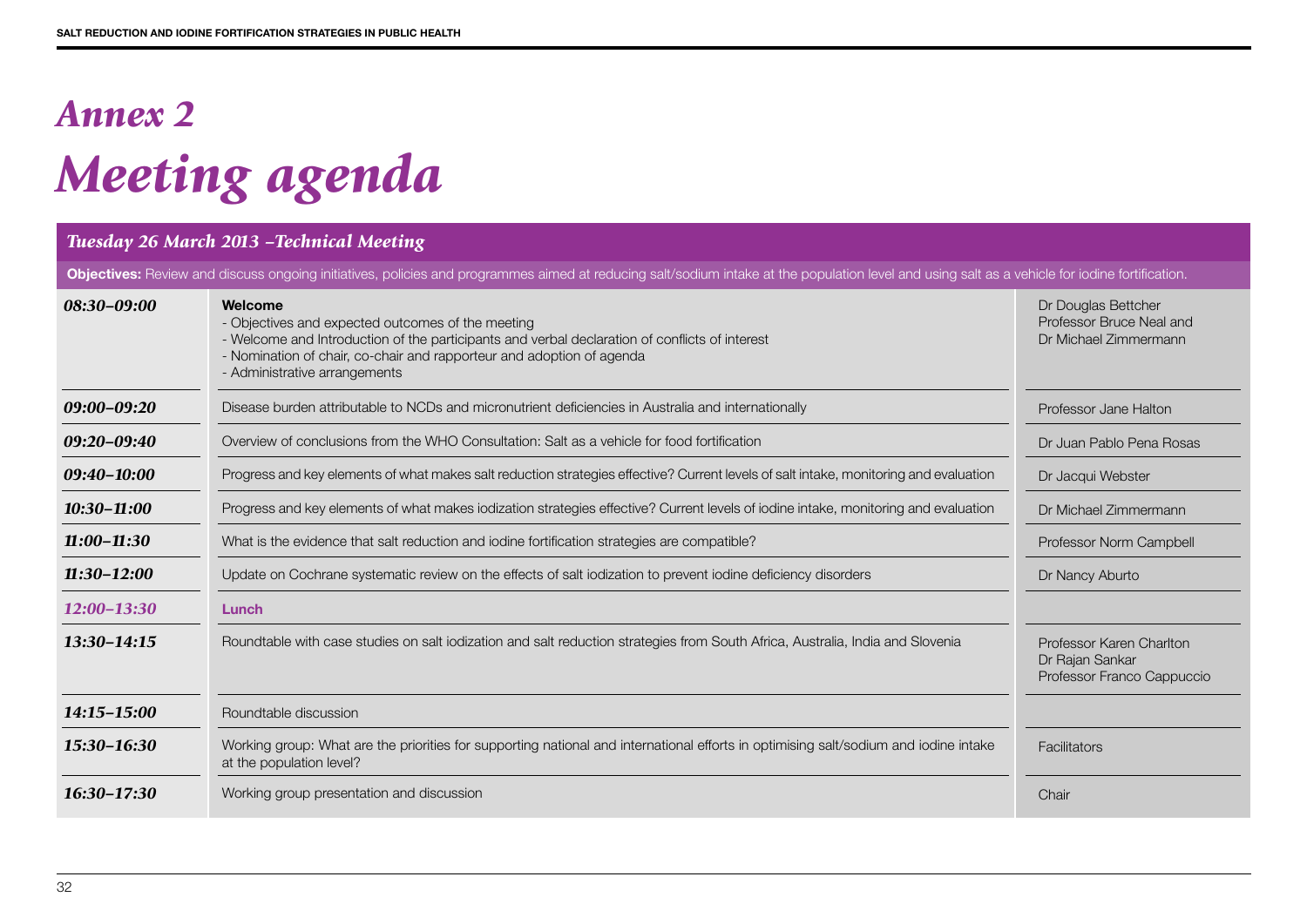## *Wednesday 27 March 2013*

**Objectives:** Review current recommendations for iodine fortification and implementation by stakeholders. Review the potential use of potassium enriched (sodium reduced) iodized salt and other vehicles for fortification.

| 08:30-09:00     | Welcome and summary of Day 1                                                                                                                                                                                                                                                                    | Dr Cherian Varghese                                          |
|-----------------|-------------------------------------------------------------------------------------------------------------------------------------------------------------------------------------------------------------------------------------------------------------------------------------------------|--------------------------------------------------------------|
|                 |                                                                                                                                                                                                                                                                                                 |                                                              |
|                 |                                                                                                                                                                                                                                                                                                 |                                                              |
| 09:00-09:30     | Roles of stakeholders and how they can effectively work together                                                                                                                                                                                                                                | Professor Rob Moodie                                         |
| 09:30-10:00     | Is the recommended level of iodine in salt adequate and how should it change as salt intakes are reduced?                                                                                                                                                                                       | Professor Cres Eastman                                       |
| $10:00 - 10:30$ | Experiences in salt iodization in Latin America and their implication in salt reduction policies                                                                                                                                                                                                | Dr Omar Dary                                                 |
| $11:00 - 12:00$ | Working group: How can each stakeholder work together in support of global efforts for reducing salt intake and preventing iodine<br>deficiency disorders?                                                                                                                                      | Facilitators                                                 |
| $12:00 - 12:30$ | Working group presentation and discussion                                                                                                                                                                                                                                                       | Chair                                                        |
| 12:30-13:30     | Lunch                                                                                                                                                                                                                                                                                           |                                                              |
| $13:30 - 14:30$ | Roundtable discussion on research priorities including:<br>a) lodine fortification of staple foods and condiments (other than salt) in public health<br>b) Feasibility for the use of potassium enriched (sodium reduced) salt<br>c) lodine nutrition surveillance and programme implementation | Ms Mary Anne Land<br>Professor Yanfeng Wu<br>Professor Mu Li |
| 14:30-15:30     | Working group: Opportunities for a research agenda in potassium enriched (sodium reduced) iodized salt and other interventions                                                                                                                                                                  |                                                              |
| 16:00-17:00     | Feedback from working groups and discussion                                                                                                                                                                                                                                                     | Chair                                                        |
| 17:00-18:00     | Summary of key considerations and plenary discussion on next steps<br>Closing remarks                                                                                                                                                                                                           | Chair<br>Director PND and Director NHD                       |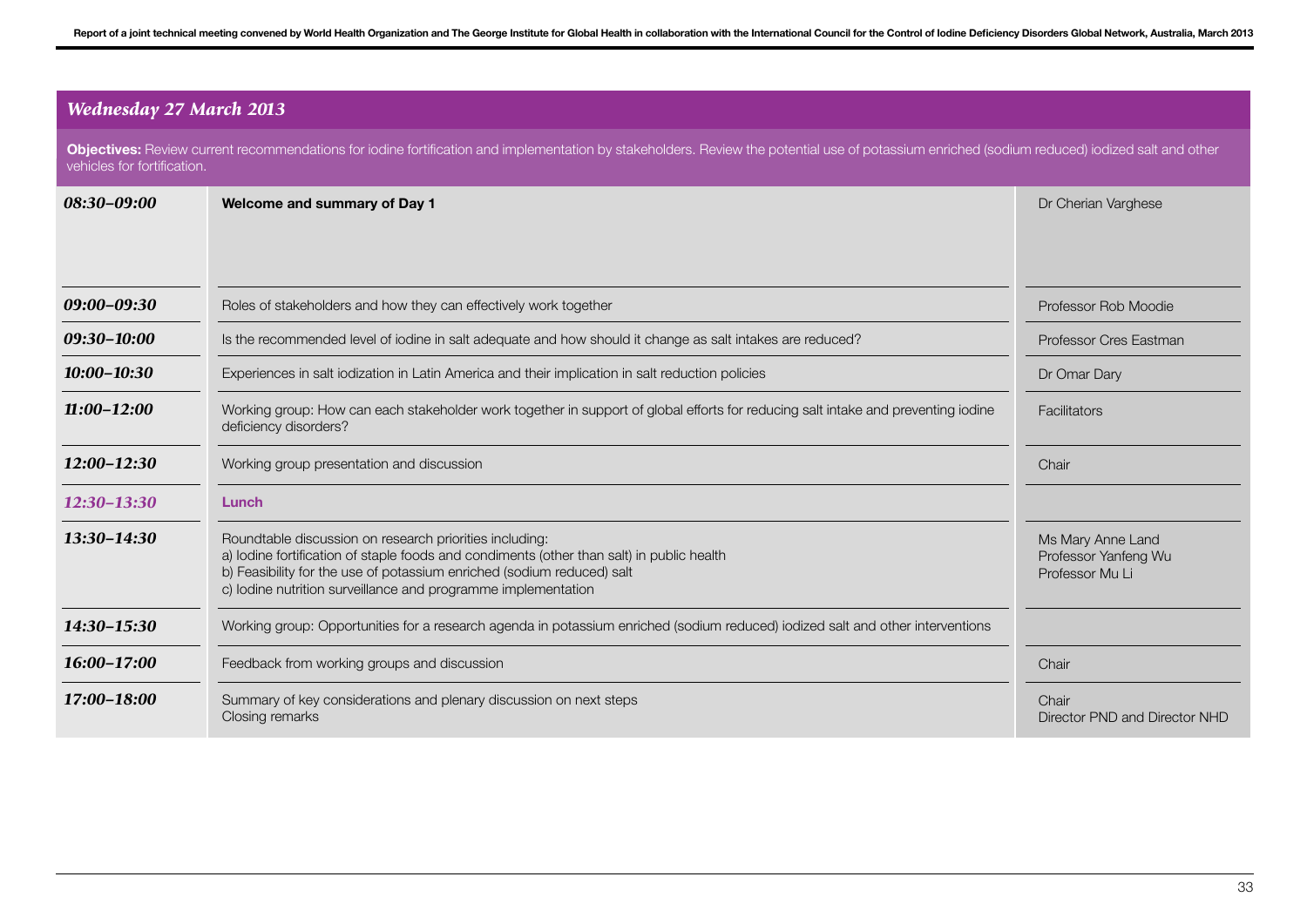# *Annex 3 Acronyms and abbreviations*

| <b>AWASH</b>   | Australian Division of World Action on Salt and Health     | <b>NCD</b>    | Noncommunicable Disease                          |
|----------------|------------------------------------------------------------|---------------|--------------------------------------------------|
| <b>AMRO</b>    | Regional Office for the Americas                           | <b>PAHO</b>   | Pan American Health Organization                 |
| <b>ASEAN</b>   | Association of Southeast Asian Nations                     | <b>RCT</b>    | Randomized controlled trial                      |
| <b>AusAID</b>  | Australian Government Overseas Aid Programme               | <b>SAARC</b>  | South Asian Association for Regional Cooperation |
| <b>CARICOM</b> | Caribbean Community                                        | <b>UN</b>     | <b>United Nations</b>                            |
| <b>EURO</b>    | Regional Office for Europe                                 | <b>UNICEF</b> | United Nations Children's Fund                   |
| <b>FAO</b>     | Food and Agriculture Organization of the United Nations    | US            | <b>United States</b>                             |
| <b>GAIN</b>    | Global Alliance for Improved Nutrition                     | <b>USAID</b>  | U.S. Agency for International Development        |
| <b>ICCIDD</b>  | International Council for the Control of Iodine Deficiency | <b>USI</b>    | Universal salt iodization                        |
|                | Disorders Global Network                                   | <b>WASH</b>   | World Action on Salt and Health                  |
| <b>ICTRP</b>   | International Clinical Trials Search Portal                | <b>WHA</b>    | World Health Assembly                            |
| <b>IDD</b>     | lodine deficiency disorders                                | <b>WHO</b>    | World Health Organization                        |
| IQ             | Intelligence quotient                                      | <b>WPRO</b>   | Regional Office for the Western Pacific          |
| МI             | Micronutrient Initiative                                   | <b>WTO</b>    | World Trade Organization                         |
| <b>NGCP</b>    | National Goitre Control Programme                          |               |                                                  |